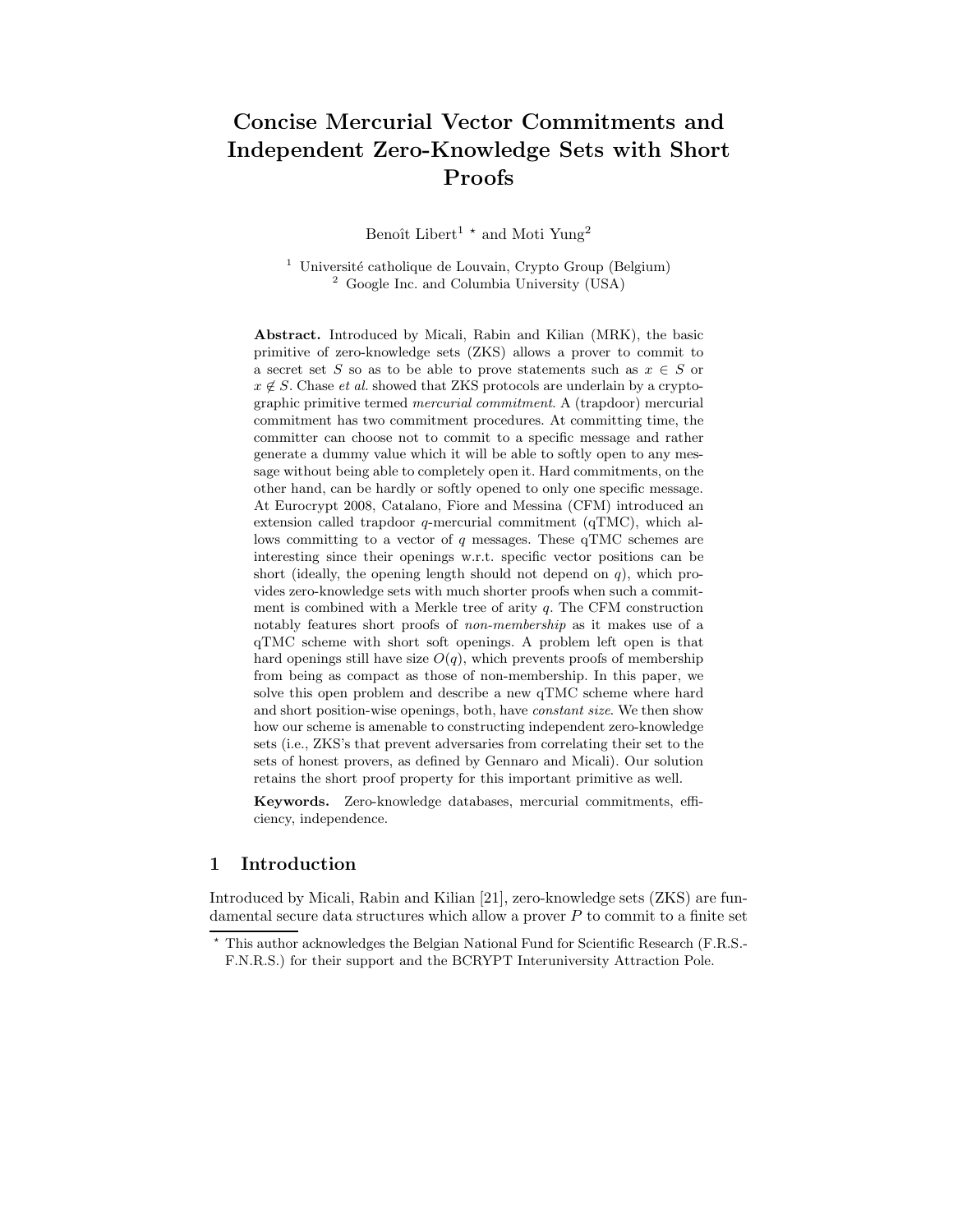S in such a way that, later on, he will be able to efficiently (and non-interactively) prove statements of the form  $x \in S$  or  $x \notin S$  without revealing anything else on S, not even its size. Of course, the prover should not be able to cheat and prove different statements about an element  $x$ . The more general notion of zeroknowledge elementary databases (ZK-EDB) generalizes zero-knowledge sets in that each element x has an associated value  $D(x)$  in the committed database.

In [21], Micali et al. described a beautiful construction of ZK-EDB based on the discrete logarithm assumption. The MRK scheme relies on the shared random string model (where a random string chosen by some trusted entity is made available to all parties) and suitably uses an extension of Pedersen's trapdoor commitment [23]. In 2005, Chase et al. [10] gave general constructions of zeroknowledge databases and formalized a primitive named mercurial commitment which they proved to give rise to ZK-EDB protocols. The MRK construction turned out to be a particular instance of a general design combining mercurial commitments with a Merkle tree [20], where each internal node contains a mercurial commitment to its two children.

Informally speaking, mercurial commitments are commitments where the binding property is slightly relaxed in that the committer is allowed to *softly* open a commitment and say "if the commitment can be opened at all, then it opens to that message". Upon committing, the sender has to decide whether the commitment will be a hard commitment, that can be hard/soft-opened to only one message, or a soft one that can be soft-opened to any arbitrary message without committing the sender to a specific one. Unlike soft commitments that cannot be hard-opened, hard commitments can be opened either in the soft or the hard manner but soft openings can never contradict hard ones. In addition, hard and soft commitments should be computationally indistinguishable.

Related Work. Promptly after the work of Micali, Rabin and Kilian, Ostrovsky, Rackoff and Smith [22] described protocols for generalized queries (beyond membership/non-membership) for committed databases and also show how to add privacy to their schemes. Liskov [18] also extended the construction of Chase et al. [10] to obtain updatable zero-knowledge databases in the random oracle model. Subsequently, Catalano, Dodis and Visconti [8] gave simplified security definitions for (trapdoor) mercurial commitments and notably showed how to construct them out of one-way functions in the shared random string model.

In order to extend the properties of non-malleable commitments to zeroknowledge databases, Gennaro and Micali [15] formalized the notion of independent ZK-EDBs. Informally, this notion prevents adversaries from correlating their committed databases to those produced by honest provers.

More recently, Prabhakaran and Xue [24] defined the related notion of statistically hiding sets that requires the hiding property of zero-knowledge sets to be preserved against unbounded verifiers. At the same time, their notion of zero-knowledge was relaxed to permit unbounded simulators.

At Eurocrypt 2008, Catalano, Fiore and Messina [9] addressed the problem of compressing proofs in ZK-EDB schemes and gave significant improvements.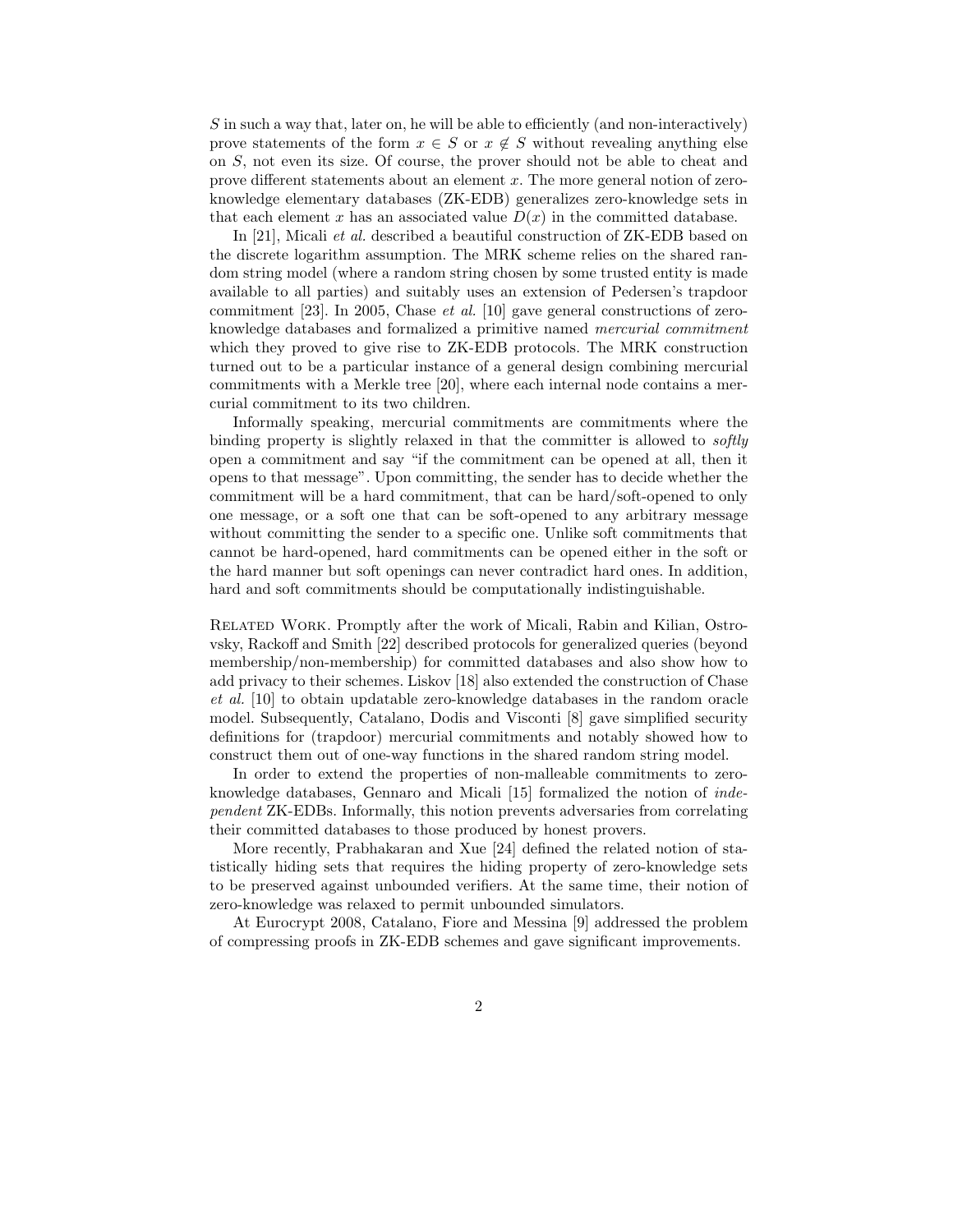OUR CONTRIBUTION. The original construction of zero-knowledge database [21, 10] considers a binary Merkle tree of height  $O(\lambda)$ , where  $\lambda$  is the security parameter (in such a way that the upper bound on the database size is exponential in  $\lambda$  and leaks no information on its actual size). Each internal node contains a mercurial commitment to (a hash value of) its two children whereas each leaf node is a mercurial commitment to a database entry. The crucial idea is that internal childless nodes contain soft commitments, which keeps the commitment generation phase efficient (i.e., polynomial in  $\lambda$ ). A proof of membership for the entry x consists of a sequence of hard openings for commitments appearing in nodes on the path from leaf  $x$  to the root. Proofs of non-membership proceed similarly but rather use soft openings along the path.

As noted in [9], the above approach often results in long proofs, which may be problematic in applications, like mobile Internet connections, where users are charged depending on the number of blocks that they send/receive. To address this issue, Catalano, Fiore and Messina (CFM) suggested to increase the branching factor  $q$  of the tree and to use a primitive called *trapdoor q-mercurial* commitment (qTMC). The latter is like an ordinary mercurial commitment with the difference that it allows committing to a vector of  $q$  messages at once. With regular mercurial commitments, increasing the arity of the tree is not appropriate as generating proofs entails to reveal  $q$  values (instead of 2) at each level of the tree. However, it becomes interesting with qTMC schemes that can be opened with respect to specific vector positions without having to disclose each one of the  $q$  committed messages. The CFM construction makes use of an elegant qTMC scheme where soft commitment openings consist of a single group element, which yields dramatically shorter proofs of non-membership. On the other hand, hard openings unfortunately comprise  $O(q)$  elements in the qTMC scheme described in [9]. For this reason, proofs of membership remain significantly longer than proofs of non-membership.

In this paper, we solve a problem left open in [9] and consider a primitive called concise mercurial vector commitment, which is a qTMC scheme allowing to commit to a  $q$ -vector in such a way that  $(1)$  hard and soft position-wise openings both have constant (*i.e.*, independent of q) size; (2) the committer can hard-open the commitment at position  $i \in \{1, \ldots, q\}$  without revealing anything on messages at other positions in the vector. We describe a simple and natural example of such scheme. Like the CFM  $q$ -mercurial commitment, our realization relies on a specific number theoretic assumption in bilinear groups. Implementing the CFM flat-tree system with our scheme immediately yields very short proofs of membership and while retaining short proofs of non-membership. Assuming that  $2^{\lambda}$  is a theoretical bound on the database size, we obtain proofs comprising  $O(\lambda/\log(q))$  group elements for membership and non-membership. In the CFM system, proofs of membership grow as  $O(\lambda \cdot q / \log(q))$ , which prevents one from compressing proofs of non-membership without incurring a blow-up in the length of proofs of membership. Using our commitment scheme, both kinds of proof can be shortened by increasing  $q$  as long as the common reference string (which has size  $O(q)$  as in [9]) is not too large. With  $q = 128$  for instance, proofs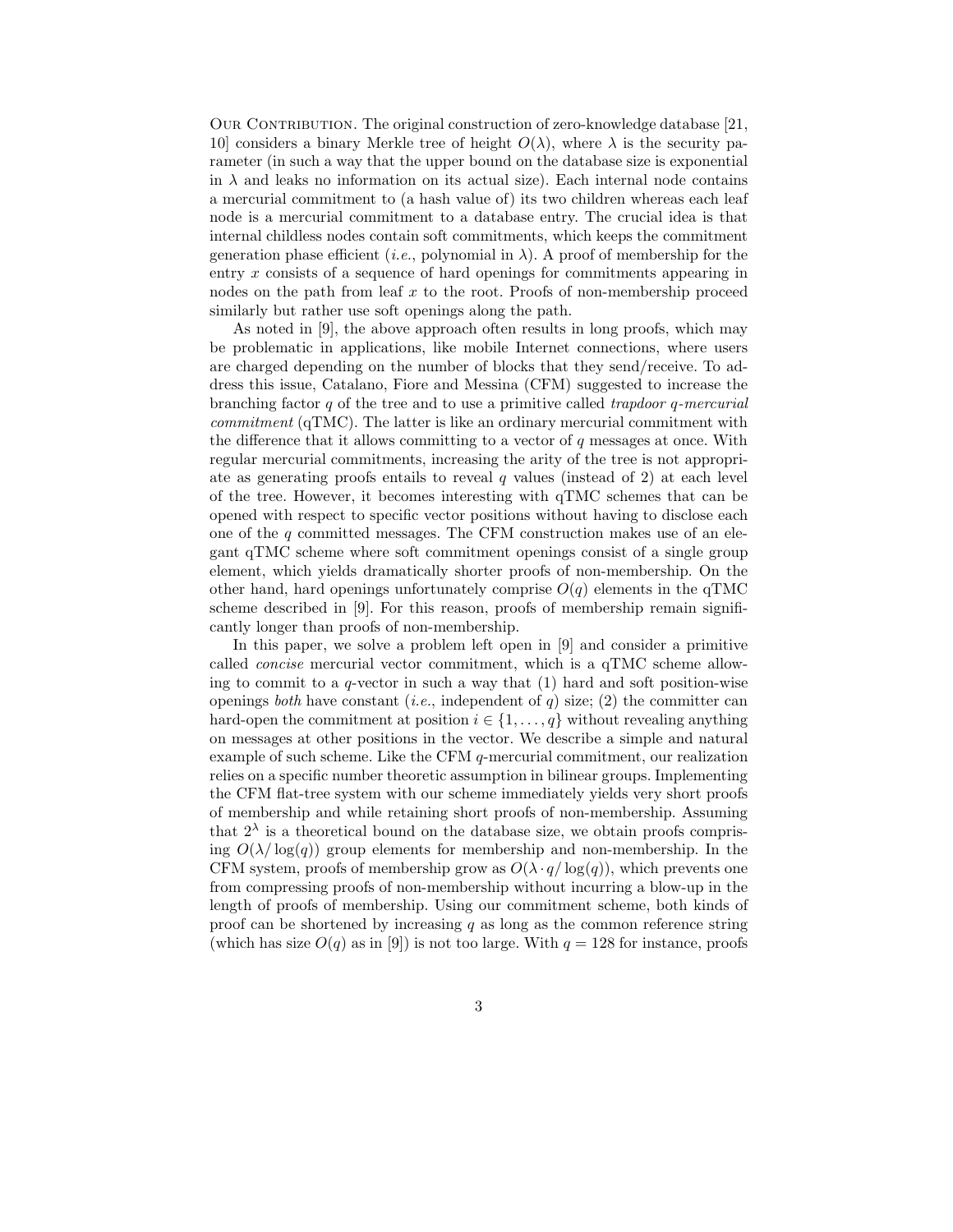do not exceed 2 kB in instantiations using suitable parameters.

In addition, we also show that our qTMC scheme easily lends itself to the construction of independent zero-knowledge databases. To construct such protocols satisfying a strong definition of independence, Gennaro and Micali [15] used multi-trapdoor mercurial commitments that can be seen as families of mercurial commitments (in the same way as multi-trapdoor commitments [14] are families of trapdoor commitments). Modulo appropriate slight modifications, our scheme can be turned into a concise multi-trapdoor qTMC scheme. It thus gives rise to the first ZK-EDB realization that simultaneously provides independence and short proofs.

Organization. Section 2 recalls the definitions of qTMC schemes and zeroknowledge databases. We describe the new q-mercurial commitment scheme and discuss its efficiency impact in sections 3 and 4. Section 5 finally explains how the resulting ZK-EDB scheme can be made independent.

### 2 Background

#### 2.1 Complexity Assumptions

We use groups  $(\mathbb{G}, \mathbb{G}_T)$  of prime order p with an efficiently computable map  $e: \mathbb{G} \times \mathbb{G} \to \mathbb{G}_T$  such that  $e(g^a, h^b) = e(g, h)^{ab}$  for any  $(g, h) \in \mathbb{G} \times \mathbb{G}$ ,  $a, b \in \mathbb{Z}$ and  $e(g, h) \neq 1_{\mathbb{G}_T}$  whenever  $g, h \neq 1_{\mathbb{G}}$ . In this mathematical setting, we rely on a computational assumption previously used in [5, 6].

**Definition 1** ([5]). Let  $\mathbb{G}$  be a group of prime order p and  $g \in \mathbb{G}$ . The q-**Diffie-Hellman Exponent** (q-DHE) problem is, given a tuple of elements  $(g, g_1, \ldots, g_q, g_{q+2}, \ldots, g_{2q})$  such that  $g_i = g^{(\alpha^i)}$ , for  $i = 1, \ldots, q, q+2, \ldots, 2q$ and where  $\alpha \stackrel{R}{\leftarrow} \mathbb{Z}_p^*$ , to compute the missing group element  $g_{q+1} = g^{(\alpha^{q+1})}$ .

As noted in [6], this problem is not easier than the one used in [5], which is to compute  $e(g, h)^{(\alpha^{q+1})}$  on input of the same values and the additional element  $h \in \mathbb{G}$ . The generic hardness of q-DHE is thus implied by the generic security of the family of assumptions described in [4].

#### 2.2 Trapdoor q-Mercurial Commitments

A trapdoor q-mercurial commitment (qTMC) consists of a set of efficient algorithms (qKeygen, qHCom, qHOpen, qHVer, qSCom, qSOpen, qSVer, qFake, qHEquiv, qSEquiv) with the following specifications.

- $qKeygen(\lambda, q)$ : takes as input a security parameter  $\lambda$  and the number q of messages that can be committed to in a single commitment. The output is a pair of public/private keys  $(pk, tk)$ .
- qHCom<sub>pk</sub> $(m_1, \ldots, m_q)$ : takes as input an ordered tuple of messages. It outputs a hard commitment C to  $(m_1, \ldots, m_q)$  under the public key pk and some auxiliary state information aux.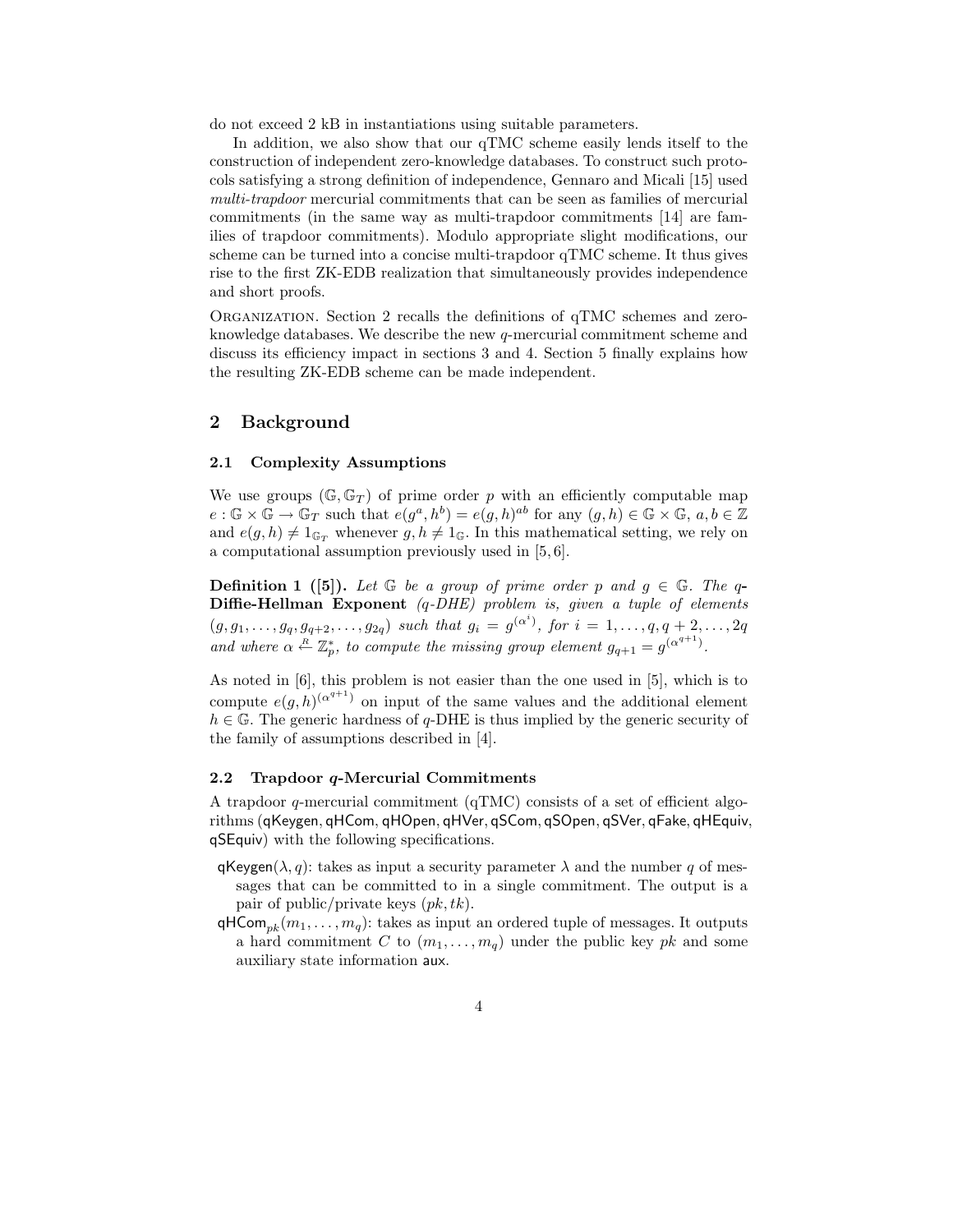- qHOpen<sub>pk</sub> $(m, i, \text{aux})$ : is a hard opening algorithm. Given a pair  $(C, \text{aux})$  = qHCom<sub>pk</sub> $(m_1, \ldots, m_q)$ , it outputs a hard de-commitment  $\pi$  of C w.r.t. position *i* if  $m = m_i$ . If  $m \neq m_i$ , it returns  $\perp$ .
- qHVer<sub>nk</sub> $(m, i, C, \pi)$ : is the hard verification algorithm. It outputs 1 if  $\pi$  gives evidence that C is a commitment to a sequence  $(m_1, \ldots, m_q)$  such that  $m_i = m$ . Otherwise, it outputs 0.
- $qSCom_{pk}$ (): is a probabilistic algorithm that generates a soft commitment and some auxiliary information aux. Such a commitment is not associated with a specific sequence of messages.
- qSOpen<sub>pk</sub> $(m, i, \text{flag}, \text{aux})$ : generates a soft de-commitment (a.k.a. "tease")  $\tau$ of C to the message m at position i. The variable flag  $\in \{\mathbb{H}, \mathbb{S}\}\$  indicates whether the state information aux corresponds to a hard commitment  $(C, \text{aux}) = \text{qHCom}_{nk}(m_1, \ldots, m_q)$  or a soft one  $(C, \text{aux}) = \text{qSCom}_{nk}(C)$ . If flag =  $\mathbb{H}$  and  $m \neq m_i$ , the algorithm returns the error message  $\bot$ .
- qSVer<sub>pk</sub> $(m, i, C, \tau)$ : returns 1 if  $\tau$  is a valid soft de-commitment of C to m at position i and 0 otherwise. If  $\tau$  is valid and C is a hard commitment, its hard opening must be to  $m$  at index  $i$ .
- $qFake_{nk,tk}():$  is a randomized algorithm that takes as input the trapdoor tk and generates a  $q$ -fake commitment  $C$  and some auxiliary information aux. The commitment  $C$  is not bound to any sequence of messages. The  $q$ -fake commitment C is similar to a soft de-commitment with the difference that it can be hard-opened using the trapdoor  $tk$ .
- qHEquiv<sub>pk,tk</sub> $(m_1, \ldots, m_q, i, \text{aux})$ : is a non-adaptive hard equivocation algorithm. Namely, given  $(C, \text{aux}) = \text{qFake}_{pk,tk}(0)$ , it generates a hard de-commitment  $\pi$  for C at the i<sup>th</sup> position of the sequence  $(m_1, \ldots, m_q)$ . The algorithm is non-adaptive in that the sequence of messages has to be determined onceand-for-all before the execution of qHEquiv.
- qSEquiv<sub>pk,tk</sub> $(m, i, \text{aux})$ : is a soft equivocation algorithm. Given the auxiliary information aux returned by  $(C, \text{aux}) = \text{qFake}_{pk,tk}(0)$ , it creates a soft decommitment  $\tau$  to m at position *i*.

Standard trapdoor mercurial commitments can be seen as a special case of qTMC schemes where  $q = 1$ .

Correctness. The correctness requirements are similar to those of standard mercurial commitments. For any sequence  $(m_1, \ldots, m_q)$ , these statements must hold with overwhelming probability.

- Given a hard commitment  $(C, \text{aux}) = \text{qHCom}_{pk}(m_1, \ldots, m_q)$ , for all indices  $i \in \{1, \ldots, q\}$ , it must hold that  $\mathsf{qHVer}_{pk}(m_i, i, C, \mathsf{qHOpen}_{pk}(m_i, i, \mathsf{aux})) = 1$ and  $\mathsf{qSVer}_{pk}(m_i, i, C, \mathsf{qSOpen}_{pk}(m_i, i, \tilde{\mathbb{H}}, \mathsf{aux})) = 1.$
- If  $(C, {\sf aux}) = {\sf qSCom}_{pk}(),\ \text{then}\ {\sf qSVer}_{pk}(m_i, i, C, {\sf qSOpen}_{pk}(m_i, i, {\mathbb{S}}, {\sf aux})) = 1$ for  $i = 1, \ldots, q$ .
- Given a fake commitment  $(C, \text{aux}) = \text{qFake}_{pk,tk}(0)$ , for each  $i \in \{1, ..., q\}$ , we must have  $\mathsf{qHVer}_{pk}(m_i, i, C, \mathsf{qHEquiv}_{pk,tk}(m_1, \dots, m_q, i, \mathsf{aux})) \ = \ 1 \ \ \text{and}$ qSVer $_{pk}(m_i, i, C, \mathsf{qSEquiv}_{pk,tk}(m_i, i, \mathsf{aux})) = 1.$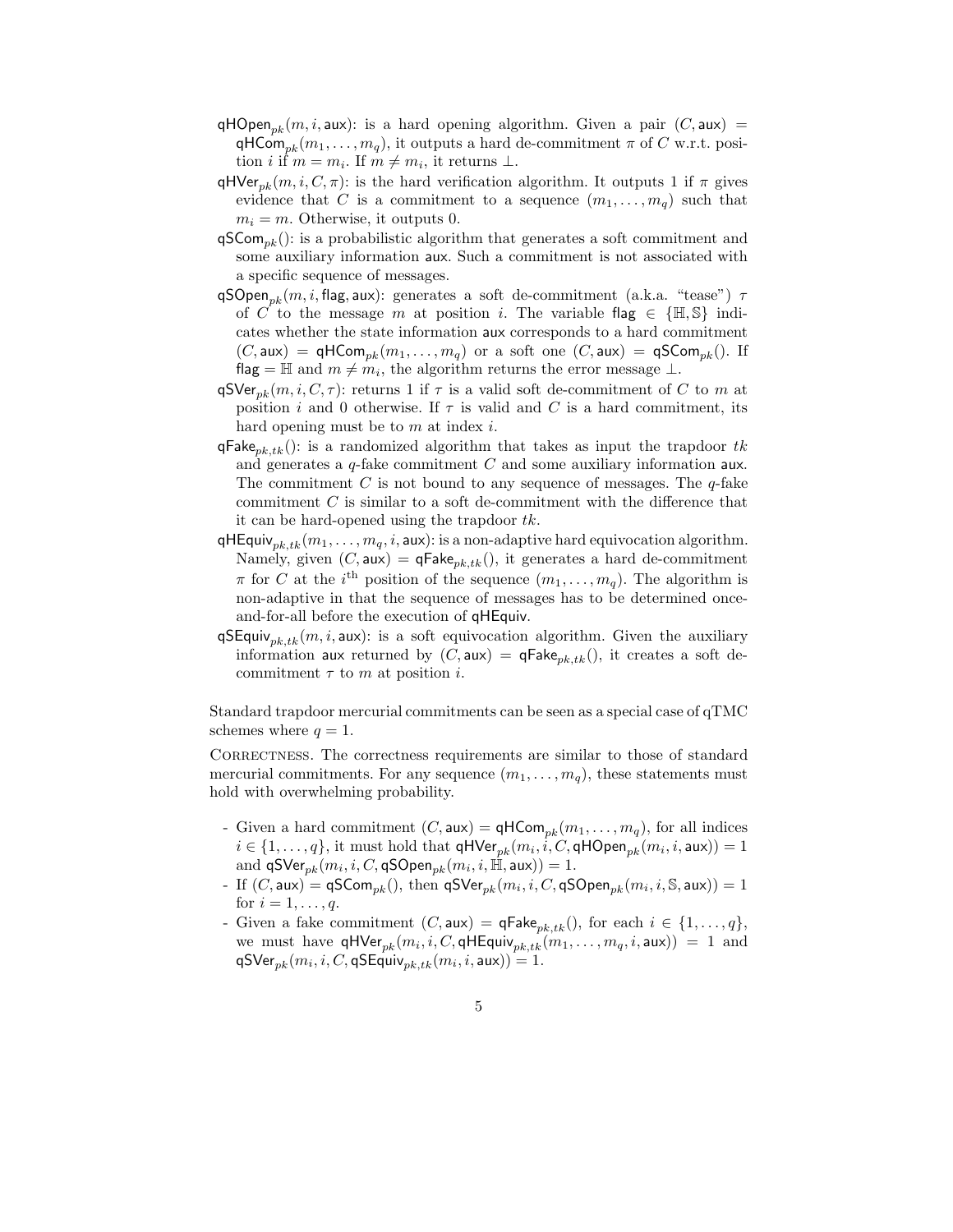SECURITY. The security properties of a trapdoor  $q$ -mercurial commitment are stated as follows:

- $q$ -Mercurial binding: given the public key  $pk$ , it should be computationally infeasible to output a commitment C, an index  $i \in \{1, \ldots, q\}$  and pairs  $(m, \pi)$ ,  $(m', \pi')$  that satisfy either of these two conditions which are respectively termed "hard collision" and "soft collision":
	- qHVer $_{pk}(m, i, C, \pi) = 1$ , qHVer $_{pk}(m', i, C, \pi') = 1$  and  $m \neq m'$ .
	- qHVer $_{pk}^{'}(m, i, C, \pi) = 1$ , qSVer $_{pk}^{'}(m', i, C, \pi') = 1$  and  $m \neq m'$ .
- $q$ -Mercurial hiding: on input of  $pk$ , no PPT adversary can find a tuple  $(m_1, \ldots, m_q)$  and an index  $i \in \{1, \ldots, q\}$  for which it is able to distinguish  $(C, \mathsf{qSOpen}_{pk}(m_i, i, \mathbb{H}, \mathsf{aux}))$  from  $(C', \mathsf{qSOpen}_{pk}(m_i, i, \mathbb{S}, \mathsf{aux}')),$  where  $(C, \mathsf{aux}) = \mathsf{qHCom}_{pk}(m_1, \dots, m_q), (C', \mathsf{aux}') = \mathsf{qSCom}_{pk}().$
- **Equivocations:** given the public key pk and the trapdoor  $tk$ , no PPT adversary  $A$  should be able to win the following games with non-negligible probability. In these games, A aims to distinguish the "real" world from the corresponding "ideal" one. The kind of world that  $A$  is faced with depends on a random  $b \stackrel{R}{\leftarrow} \{0,1\}$  flipped by the challenger. If  $b = 0$ , the challenger plays the "real" game and provides  $A$  with a real commitment/de-commitment tuple. If  $b = 1$ , the adversary A rather receives a fake commitment and equivocations. More precisely, A is required to guess the bit  $b \in \{0, 1\}$  with no better advantage than  $1/2$  in the following games:
	- q-HHEquivocation: when A chooses a message sequence  $(m_1, \ldots, m_q)$ , the challenger computes  $(C, \text{aux}) = \text{qHCom}_{pk}(m_1, \ldots, m_q)$  if  $b = 0$  and  $(C, \text{aux}) = \text{qFake}_{pk,tk}(1)$  if  $b = 1$ . In either case, A receives C. When A chooses  $i \in \{1, ..., q\}$ , the challenger returns  $\pi = \mathsf{qHOpen}_{pk}(m_i, i, \mathsf{aux})$ if  $b = 0$  and  $\pi = \text{qHEquiv}_{pk,tk}(m_1, \ldots, m_q, i, \text{aux})$  if  $b = 1$ .
	- q-HSEquivocation: when A chooses a message sequence  $(m_1, \ldots, m_q)$ , the challenger computes  $(C, \text{aux}) = \text{qHCom}_{pk}(m_1, \ldots, m_q)$  if  $b = 0$  and  $(C, \text{aux}) = \textsf{qFake}_{pk, tk}()$  if  $b = 1$ . In either case, C is given to A who then chooses  $i \in \{1, ..., q\}$ . If  $b = 0$ , the challenger replies with  $\tau =$ qSOpen $_{pk}(m_i, i, \mathbb{H}, \mathsf{aux})$ . If  $b = 1$ ,  $\mathcal{A}$  receives  $\tau = \mathsf{qSE}$ quiv $_{pk, tk}(m_i, i, \mathsf{aux})$ .
	- $q$ -SSEquivocation: if  $b = 0$ , the challenger creates a soft commitment  $(C, \text{aux}) = \text{qSCom}_{pk}()$  and hands C to A. If  $b = 1$ , A rather obtains a fake commitment C, which is obtained as  $(C, \text{aux}) = \text{qFake}_{nk,tk}($ . Then, A chooses  $m \in \mathcal{M}$  and  $i \in \{1, ..., q\}$  and gets  $\tau = \mathsf{qSOpen}_{pk}(m, i, \mathbb{S}, \mathsf{aux})$ if  $b = 0$  and  $\tau = \text{qSEquiv}_{pk,tk}(m, i, \text{aux})$  if  $b = 1$ .

As pointed out in [8] in the case of ordinary trapdoor mercurial commitments, any qTMC scheme satisfying the q-HSEquivocation and q-SSEquivocation properties also satisfies the q-mercurial hiding requirement.

In the following, we say that a qTMC scheme is a concise mercurial vector commitment if the output sizes of  $qHO$ pen and  $qSO$ pen do not depend on q and if, when invoked on the index  $i \in \{1, \ldots, q\}$ , qHOpen does not reveal any information on messages  $m_i$  with  $j \neq i$ .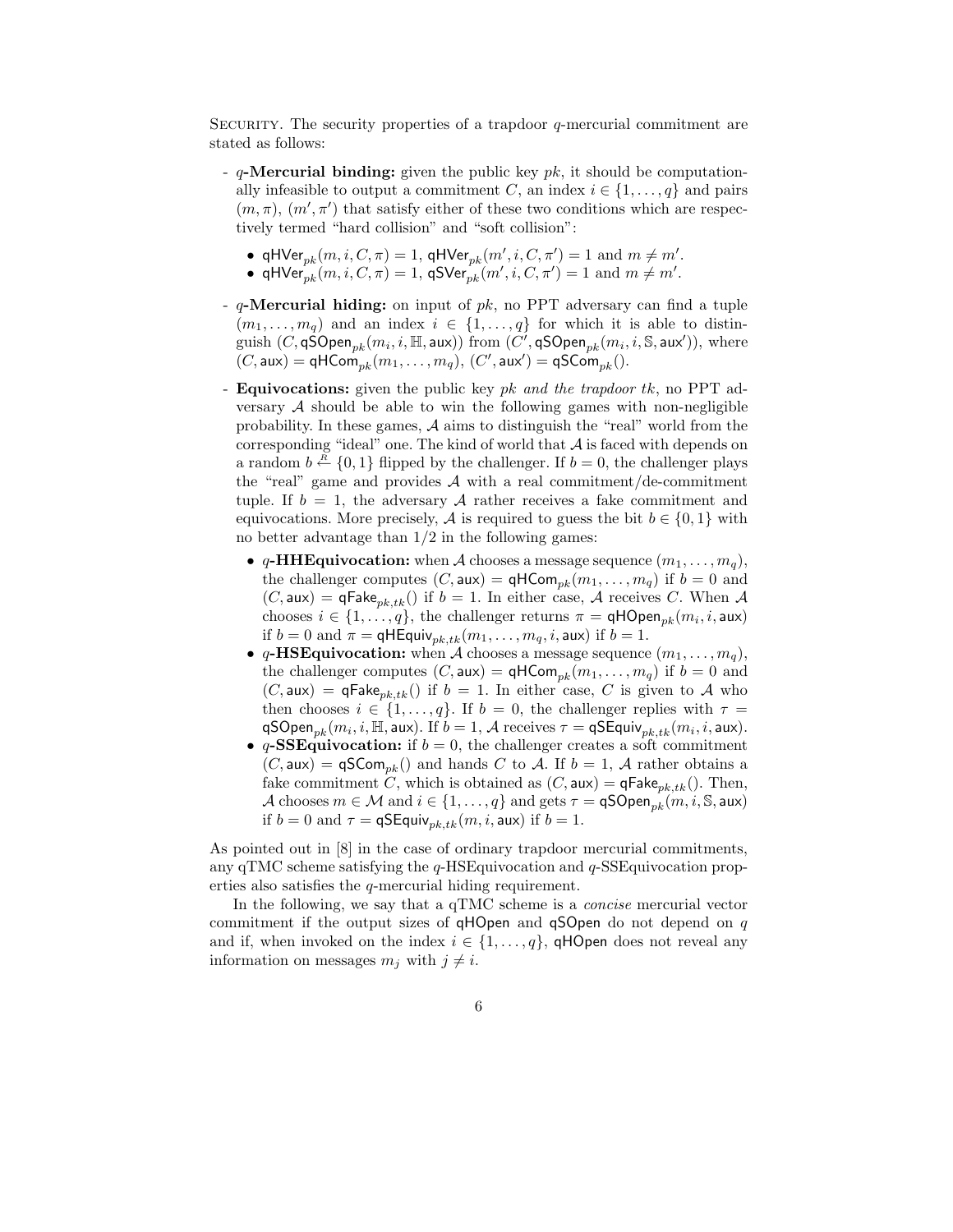#### 2.3 Zero-Knowledge Sets and Databases

An elementary database D (EDB) is a set of pairs  $(x, y) \subset \{0, 1\}^* \times \{0, 1\}^*$ , where x is called key and y is termed value. The support  $[D]$  of D is the set of  $x \in \{0,1\}^*$  for which there exists  $y \in \{0,1\}^*$  such that  $(x,y) \in D$ . When  $x \notin [D]$ , one usually writes  $D(x) = \bot$ . When  $x \in [D]$ , the associated value  $y = D(x)$  must be unique: if  $(x, y) \in D$  and  $(x, y') \in D$ , then  $y = y'$ . A zeroknowledge EDB allows a prover to commit to such a database D while being able to non-interactively prove statements of the form " $x \in [D]$  and  $y = D(x)$  is the associated value" or " $x \notin [D]$ " without revealing any further information on D (not even the cardinality of  $[D]$ ). Zero-knowledge sets are specific ZK-EDBs where each key is assigned the value 1.

The prover and the verifier both take as input a string  $\sigma$  that can be a random string (in which case, the protocol stands in the common random string model) or have a specific structure (in which case we are in the trusted parameters model). An EDB scheme is formally defined by a tuple (CRS-Gen, P1, P2, V) such that:

- CRS-Gen generates a common reference string  $\sigma$  on input of a security parameter  $\lambda$ .
- P1 is the commitment algorithm that takes as input the database D and  $\sigma$ . It outputs commitment and de-commitment strings (Com, Dec).
- P2 is the proving algorithm that, given  $\sigma$ , the commitment/de-commitment pair  $(Com, Dec)$  and a key  $x \in \{0,1\}^*$ , outputs a proof  $\pi_x$ .
- V is the verification algorithm that, on input of  $\sigma$ , Com, x and  $\pi_x$ , outputs either y (which must be  $\perp$  if  $x \notin [D]$ ) if it is convinced that  $D(x) = y$  or bad if it believes that the prover is cheating.

The security requirements are formally defined in appendix A. In a nutshell, they are as follows. Correctness mandates that honestly generated proofs always satisfy the verification test. Soundness requires that provers be unable to come up with a key x and convincing proofs  $\pi_x$ ,  $\pi'_x$  such that  $y = \mathsf{V}(\sigma, Com, x, \pi_x) \neq$  $\nabla(\sigma, Com, x, \pi_x) = y'$ . Finally, zero-knowledge means that each proof  $\pi_x$  only reveals the value  $D(x)$  and nothing else: for any computable database D, there must exist a simulator that outputs a simulated reference string  $\sigma'$  and a simulated commitment  $Com'$  that does not depend on D. For any key  $x \in \{0,1\}^*$ and with oracle access to D, the simulator should be able to simulate proofs  $\pi_x$ that are indistinguishable from real proofs.

## 3 A Construction of Concise qTMC Scheme

Our idea is to build on the accumulator of Camenisch, Kohlweiss and Soriente [6], which is itself inspired by the Boneh-Gentry-Waters broadcast encryption system [5]. In the former, the public key comprises a sequence of group elements  $(g, g_1, \ldots, g_q, g_{q+2}, \ldots, g_{2q})$ , where q is the maximal number of accumulated values and  $g_i = g^{(\alpha^i)}$  for each i. Elements of  $\mathcal{V} \subseteq \{1, \ldots, q\}$  are accumulated by computing  $V = \prod_{j \in \mathcal{V}} g_{q+1-j}$  and the witness for the accumulation of  $i \in \mathcal{V}$  consists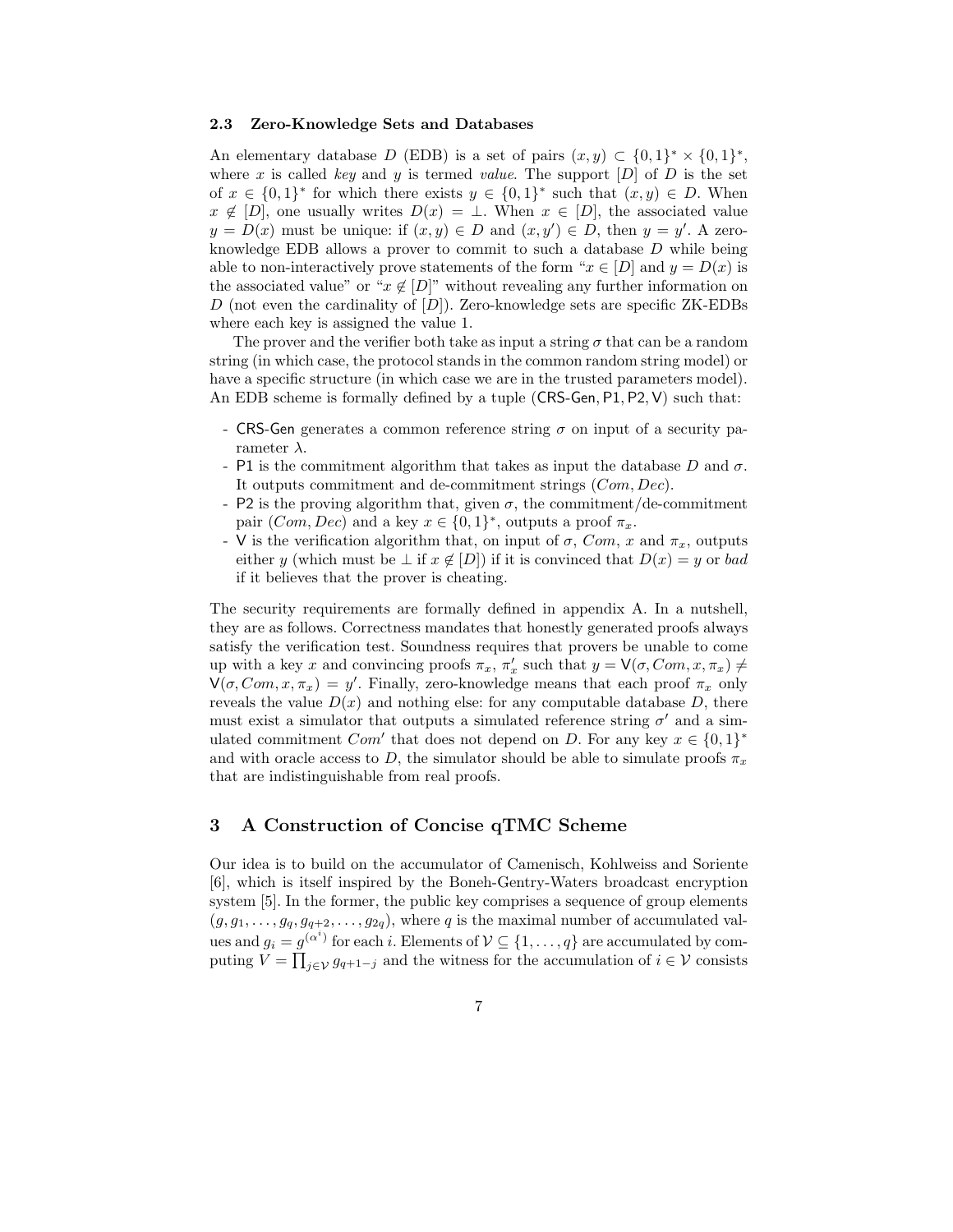of  $W_i = \prod_{j \in \mathcal{V} \setminus \{i\}} g_{q+1-j+i}$ , which always satisfies  $e(g_i, V) = e(g, W_i) \cdot e(g_1, g_q)$ .

To obtain a commitment scheme, we modify this construction in order to accumulate messages  $m_i \in \mathbb{Z}_p^*$  in a position-sensitive manner and we also add some randomness  $\gamma \in \mathbb{Z}_p$  to have a hiding commitment. More precisely, we commit to  $(m_1, \ldots, m_q)$  by computing  $V = g^{\gamma} \cdot \prod_{j=1}^q g_{q+1-j}^{m_j}$  and obtain a kind of generalized Pedersen commitment [23]. Thanks to the specific choice of base elements however,  $W_i = g_i^{\gamma} \cdot \prod_{j=1, j\neq i}^q g_{q+1-j+i}^{m_j}$  can serve as evidence that  $m_i$  was the  $i^{\text{th}}$ committed message as it satisfies the relation  $e(g_i, V) = e(g, W_i) \cdot e(g_1, g_q)^{m_i}$ . Moreover, the opening  $W_i$  at position i does not reveal anything about other components of the committed vector, which is a property that can be useful in other applications. This commitment can be proved binding under the  $q$ -DHE assumption, which would be broken if the adversary was able to produce two distinct openings of  $V$  at position  $i$ . It is also a trapdoor commitment since anyone holding  $g_{q+1} = g^{(\alpha^{q+1})}$  can trapdoor open a commitment as he likes.

The scheme can be made mercurial by observing that its binding property disappears if the verification equation becomes  $e(g_i, V) = e(g_1, W_i) \cdot e(g_1, g_q)^{m_i}$ . The key idea is then to use commitments of the form  $(C, V)$  where  $C = g^{\theta}$ , for some  $\theta \in \mathbb{Z}_p$ , in hard commitments and  $C = g_1^{\theta}$  in soft commitments. The verification equation thus becomes  $e(g_i, V) = e(C, W_i) \cdot e(g_1, g_q)^{m_i}$ .

DESCRIPTION. We assume that committed messages are elements of  $\mathbb{Z}_p^*$ . In practice, arbitrary messages can be committed to by first applying a collisionresistant hash function with range  $\mathbb{Z}_p^*$ .

**qKeygen**( $\lambda$ , q): chooses bilinear groups ( $\mathbb{G}, \mathbb{G}_T$ ) of prime order  $p > 2^{\lambda}$  and  $g \stackrel{R}{\leftarrow} \mathbb{G}$ . It picks  $\alpha \stackrel{R}{\leftarrow} \mathbb{Z}_p^*$  and computes  $g_1, \ldots, g_q, g_{q+2}, \ldots, g_{2q}$ , where  $g_i = g^{(\alpha^i)}$  for  $i = 1, \ldots, q, q + 2, \ldots, 2q$ . The public key is defined to be  $pk = \{g, g_1, \ldots, g_q, g_{q+2}, \ldots, g_{2q}\}\$ and the trapdoor is  $tk = g_{q+1} = g^{(\alpha^{q+1})}.$ 

**qHCom**<sub>pk</sub> $(m_1, \ldots, m_q)$ : to hard-commit to a sequence  $(m_1, \ldots, m_q) \in (\mathbb{Z}_p^*)^q$ , this algorithm chooses  $\gamma, \theta \stackrel{R}{\leftarrow} \mathbb{Z}_p$  and computes the commitment as the pair

$$
C = g^{\theta} \qquad V = g^{\gamma} \cdot \prod_{j=1}^{q} g_{q+1-j}^{m_j} = g^{\gamma} \cdot g_q^{m_1} \cdots g_1^{m_q}.
$$

The output is  $(C, V)$  and the auxiliary information is  $aux = (m_1, \ldots, m_q, \gamma, \theta)$ . **qHOpen** $_{pk}(m_i, i, \textsf{aux})$ : parses aux as  $(m_1, \ldots, m_q, \gamma, \theta)$  and calculates

$$
W_i = \left( g_i^{\gamma} \cdot \prod_{j=1, j \neq i}^{q} g_{q+1-j+i}^{m_j} \right)^{1/\theta}.
$$
 (1)

The hard opening of  $(C, V)$  consists of  $\pi = (\theta, W_i) \in \mathbb{Z}_p \times \mathbb{G}$ .  $\mathsf{qHVer}_{pk}(m_i, i, (C, V), \pi)$ : parses  $\pi$  as  $(\theta, W_i) \in \mathbb{Z}_p \times \mathbb{G}$  and returns 1 if  $C, V \in \mathbb{G}$ and it holds that

$$
e(g_i, V) = e(C, W_i) \cdot e(g_1, g_q)^{m_i} \quad \text{and} \quad C = g^{\theta}.
$$
 (2)

Otherwise, it returns 0.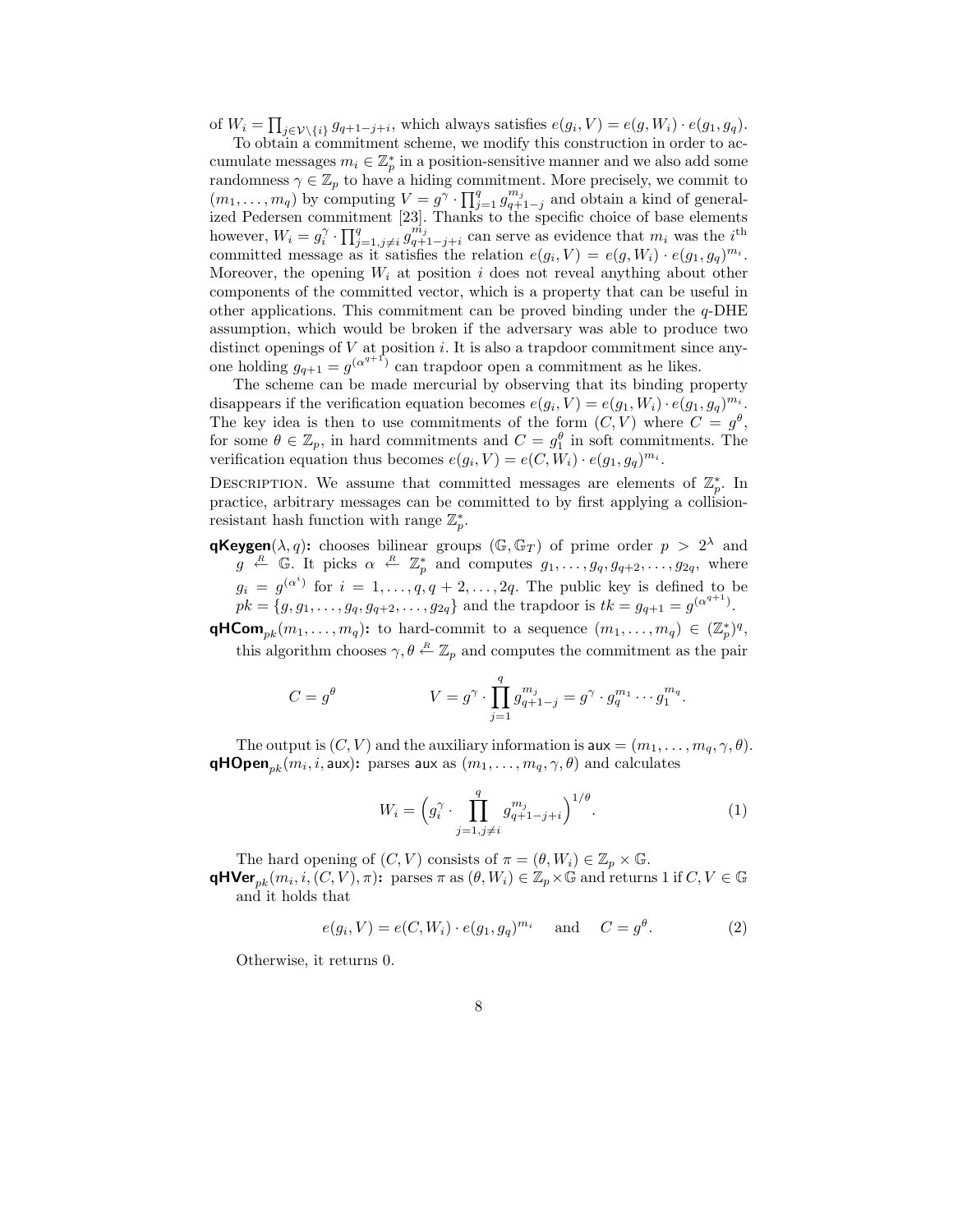- **qSCom**<sub>pk</sub>(): chooses  $\theta, \gamma \stackrel{R}{\leftarrow} \mathbb{Z}_p$  and computes  $C = g_1^{\theta}, V = g_1^{\gamma}$ . The output is  $(C, V)$  and the auxiliary information is  $aux = (\theta, \gamma)$ .
- **qSOpen**<sub>pk</sub> $(m, i, \text{flag}, \text{aux})$ : if flag =  $\mathbb{H}$ , aux is parsed as  $(m_1, \ldots, m_q, \gamma, \theta)$ . The algorithm returns  $\perp$  if  $m \neq m_i$ . Otherwise, it computes the soft opening as  $W_i\,=\,\big(g_i^\gamma\cdot\prod_{j=1,j\neq i}^q g_{q+1-j+i}^{m_j}\big)^{1/\theta}.$  If flag  $=\,\mathbb{S},$  the algorithm parses aux as  $(\theta, \gamma)$  and soft-de-commits to m using  $W_i = (g_i^{\gamma} \cdot g_q^{-m})^{1/\theta}$ . In either case, the algorithm returns  $\tau = W_i \in \mathbb{G}$ .
- **qSVer**<sub>nk</sub> $(m, i, (C, V), \tau)$ : parses  $\tau$  as  $W_i \in \mathbb{G}$  and returns 1 if and only if it holds that  $C, V \in \mathbb{G}$  and the first verification equation of (2) is satisfied.
- **qFake**<sub>nk,tk</sub>(): the fake commitment algorithm chooses  $\theta$ ,  $\gamma \stackrel{R}{\leftarrow} \mathbb{Z}_p$  and returns  $(C, V) = (g^{\theta}, g^{\gamma})$ . The auxiliary information is  $aux = (\theta, \gamma)$ .
- **qHEquiv**<sub>pk,tk</sub>(m<sub>1</sub>,...,m<sub>q</sub>,*i*,aux): parses aux as  $(\theta, \gamma) \in (\mathbb{Z}_p)^2$ . Using the trapdoor  $tk = g_{q+1} \in \mathbb{G}$ , it computes  $W_i = (g_i^{\gamma} \cdot g_{q+1}^{-m_i})^{1/\theta}$ . The de-commitment consists of  $\pi = (\theta, W_i)$ .

**qSEquiv** $_{pk,tk}(m,i,$  aux): parse aux as  $(\theta, \gamma)$  and returns  $W_i = \left(g_i^{\gamma} \cdot g_{q+1}^{-m}\right)^{1/\theta}$ .

CORRECTNESS. In hard commitments, we can check that properly generated hard de-commitments always satisfy the verification test (2) since

$$
\frac{e(g_i, V)}{e(C, W_i)} = e(g^{(\alpha^i)}, g^{\gamma + \sum_{j=1}^q m_j(\alpha^{q+1-j})})/e(g^{\theta}, g^{(\gamma(\alpha^i) + \sum_{j=1, j\neq i}^q m_j(\alpha^{q+1-j+i}))/\theta})
$$
  
=  $e(g, g^{\gamma(\alpha^i) + \sum_{j=1}^q m_j(\alpha^{q+1-j+i})})/e(g, g^{\gamma(\alpha^i) + \sum_{j=1, j\neq i}^q m_j(\alpha^{q+1-j+i})})$   
=  $e(g, g)^{m_i(\alpha^{q+1})} = e(g_1, g_q)^{m_i}.$ 

As for soft commitments, soft de-commitments always satisfy the first relation of (2) since

$$
e(C, W_i) \cdot e(g_1, g_q)^{m_i} = e(g_1^{\theta}, (g_i^{\gamma} \cdot g_q^{-m_i})^{1/\theta}) \cdot e(g_1, g_q)^{m_i}
$$
  
= 
$$
e(g_1, g_i^{\gamma} \cdot g_q^{-m_i}) \cdot e(g_1, g_q)^{m_i} = e(g_1^{\gamma}, g_i) = e(g_i, V).
$$

We finally observe that, in any fake commitment  $(C, V) = (g^{\theta}, g^{\gamma})$ , the hard de-commitment  $(\theta, W_i)$  successfully passes the verification test as

$$
e(C, W_i) \cdot e(g_1, g_q)^{m_i} = e(g^{\theta}, (g_i^{\gamma} \cdot g_{q+1}^{-m_i})^{1/\theta}) \cdot e(g_1, g_q)^{m_i}
$$
  
= 
$$
e(g, g_i^{\gamma} \cdot g_{q+1}^{-m_i}) \cdot e(g_1, g_q)^{m_i} = e(g_i, g^{\gamma}) = e(g_i, V).
$$

Security. To prove the security of the scheme, we first notice that it is a "proper" qTMC [8] since, in hard commitments, the soft de-commitment is a proper subset of the hard de-commitment.

**Theorem 1.** The above scheme is a secure concise  $qTMC$  if the  $q-DHE$  assumption holds in G.

*Proof.* We first show the  $q$ -mercurial binding property. Let us assume that, given the public key, an adversary  $A$  is able to generate soft collisions (since the scheme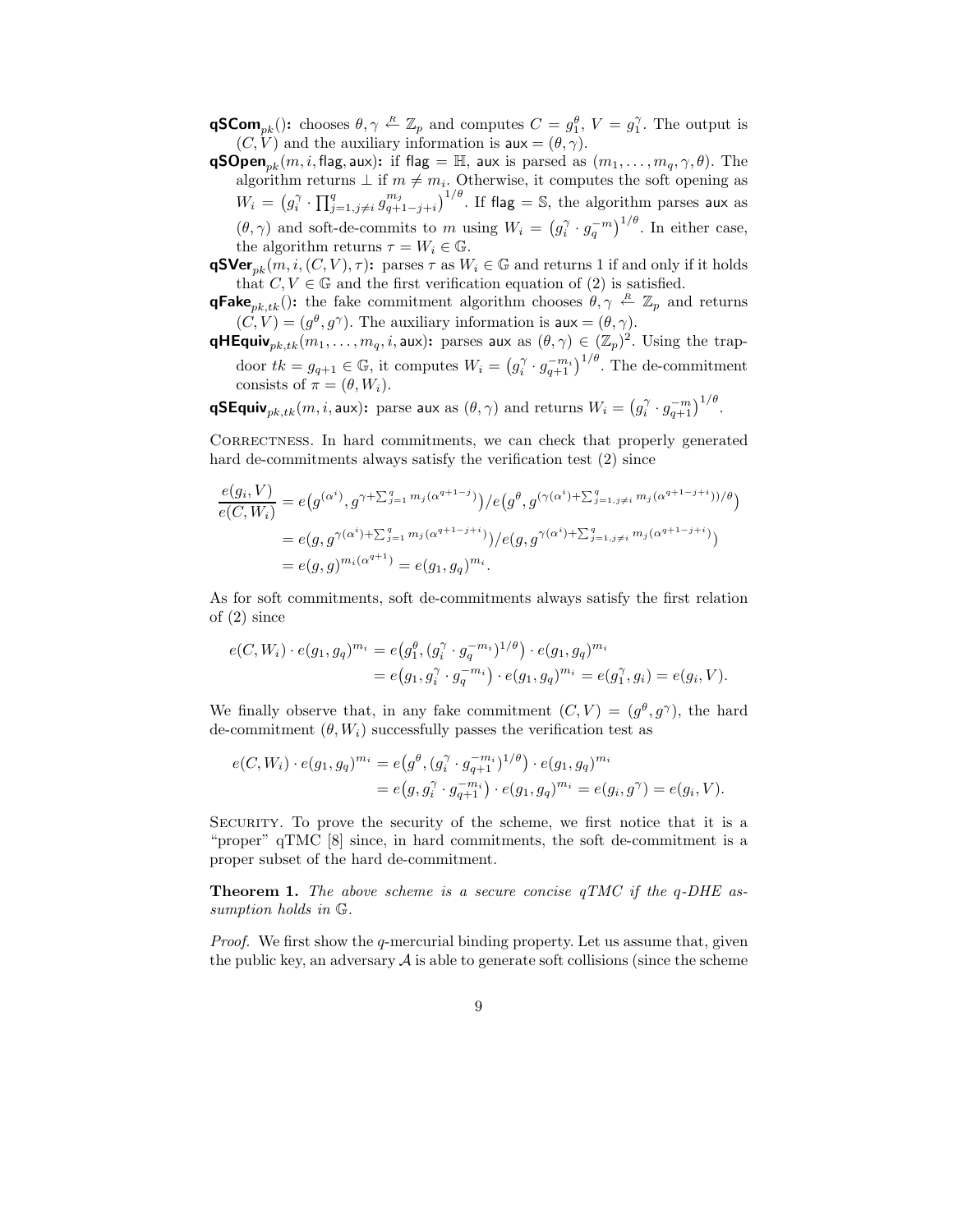is "proper", the case of hard collisions immediately follows). That is,  $A$  comes up with a commitment  $(C, V) \in \mathbb{G}^2$ , an index  $i \in \{1, \ldots, q\}$ , a valid hard decommitment  $\pi = (\theta, W_i) \in \mathbb{Z}_p \times \mathbb{G}$  to  $m_i$  at position i and a valid soft decommitment  $\tau = W'_i \in \mathbb{G}$  to  $m'_i$  such that  $m_i \neq m'_i$ . We must have

$$
e(g_i, V) = e(g^{\theta}, W_i) \cdot e(g_1, g_q)^{m_i} \qquad \qquad e(g_i, V) = e(g^{\theta}, W'_i) \cdot e(g_1, g_q)^{m'_i},
$$

so that  $e(g^{\theta}, W_i/W_i') = e(g_1, q_q)^{m'_i - m_i}$  and  $e(g, (W_i/W_i')^{\theta/(m'_i - m_i)}) = e(g_1, g_q)$ . Since  $m_i \neq m'_i$ , the latter relation implies that  $g_{q+1} = (W_i/W'_i)^{\theta/(m'_i-m_i)}$  is revealed by the soft collision, which contradicts the q-DHE assumption.

We now turn to the  $q$ -HHE,  $q$ -HSE and  $q$ -SSE equivocation properties (which imply q-mercurial hiding). A fake commitment has the form  $(C, V) = (g^{\theta}, g^{\gamma})$ and its hard equivocation to  $(m_i, i)$  is the pair  $(\theta, W_i = (g_i^{\gamma} \cdot g_{q+1}^{-m_i})^{1/\theta})$ . For any sequence of messages  $(m_1, \ldots, m_q) \in (\mathbb{Z}_p^*)^q$ , there exists  $\gamma' \in \mathbb{Z}_p$  such that

$$
V = g^{\gamma'} \cdot \prod_{j=1}^{q} g_{q+1-j}^{m_j}.
$$
 (3)

Then, the corresponding hard opening of  $(C, V)$  w.r.t.  $m_i$  at position i should be obtained as  $W_i' = (g_i^{\gamma'}$  $\int_i^{\gamma'} \cdot \prod_{j=1, j\neq i}^q g_{q+1-j+i}^{m_j}$ <sup>1/θ</sup>. Since V also equals  $g^{\gamma}$ , if we raise both members of (3) to the power  $\alpha^i$ , we find that

$$
g_i^{\gamma} = g_i^{\gamma'} \cdot \prod_{j=1}^q g_{q+1-j+i}^{m_j}.
$$

Therefore, the element  $W_i = (g_i^{\gamma} \cdot g_{q+1}^{-m_i})^{1/\theta}$  returned by the hard equivocation algorithm can also be written  $W_i = (g_i^{\gamma'}$  $\int_i^{\gamma'} \cdot \prod_{j=1,j\neq i}^q g_{q+1-j+i}^{m_j}$ )<sup>1/θ</sup>. It comes that fake commitments and hard equivocations have exactly the same distribution as hard commitments and their hard openings.

The q-HSEquivocation property follows from the above arguments (since the scheme is "proper"). To prove the indistinguishability in the  $q$ -SSE quivocation game, we note that fake commitments  $(C, V) = (g^{\theta}, g^{\gamma})$  have the same distribution as soft ones as they can be written  $(C, V) = (g_1^{\tilde{\theta}}, g_1^{\tilde{\gamma}})$  where  $\tilde{\theta} = \theta/\alpha$ and  $\tilde{\gamma} = \gamma/\alpha$ . Their soft equivocation  $W_i = (g_i^{\gamma} \cdot g_{q+1}^{-m_i})^{1/\theta}$  can be written  $(g_i^{\alpha \tilde{\gamma}} \cdot g_{q+1}^{-m_i})^{1/(\alpha \tilde{\theta})} = (g_i^{\tilde{\gamma}} \cdot g_q^{-m_i})^{1/\tilde{\theta}}$  and has the distribution of a soft opening.  $\Box$ 

INSTANTIATION WITH ASYMMETRIC PAIRINGS. It is simple<sup>3</sup> to describe the construction in terms of asymmetric pairings  $e : \mathbb{G} \times \hat{\mathbb{G}} \to \mathbb{G}_T$ , where  $\mathbb{G} \neq \hat{\mathbb{G}}$  and an isomorphism  $\psi : \hat{\mathbb{G}} \to \mathbb{G}$  is efficiently computable. The public key comprises generators  $\hat{g} \in \mathbb{G}$  and  $\hat{g}_i$  for  $i = 1, \ldots, q, q + 2, \ldots, 2q$ . Then, hard (resp. soft) commitments  $(C, V) \in \hat{\mathbb{G}} \times \mathbb{G}$  are pairs of group elements obtained as  $C = \hat{g}^{\theta}$  and

<sup>&</sup>lt;sup>3</sup> The security then relies on the hardness of computing  $\psi(\hat{g})^{(\alpha^{q+1})}$  on input of  $(\hat{g}, \hat{g}_1, \dots, \hat{g}_q, \hat{g}_{q+2}, \dots, \hat{g}_{2q}) \in \hat{\mathbb{G}}^{2q}$ , where  $\hat{g}_i = \hat{g}^{(\alpha^i)}$  for each *i*.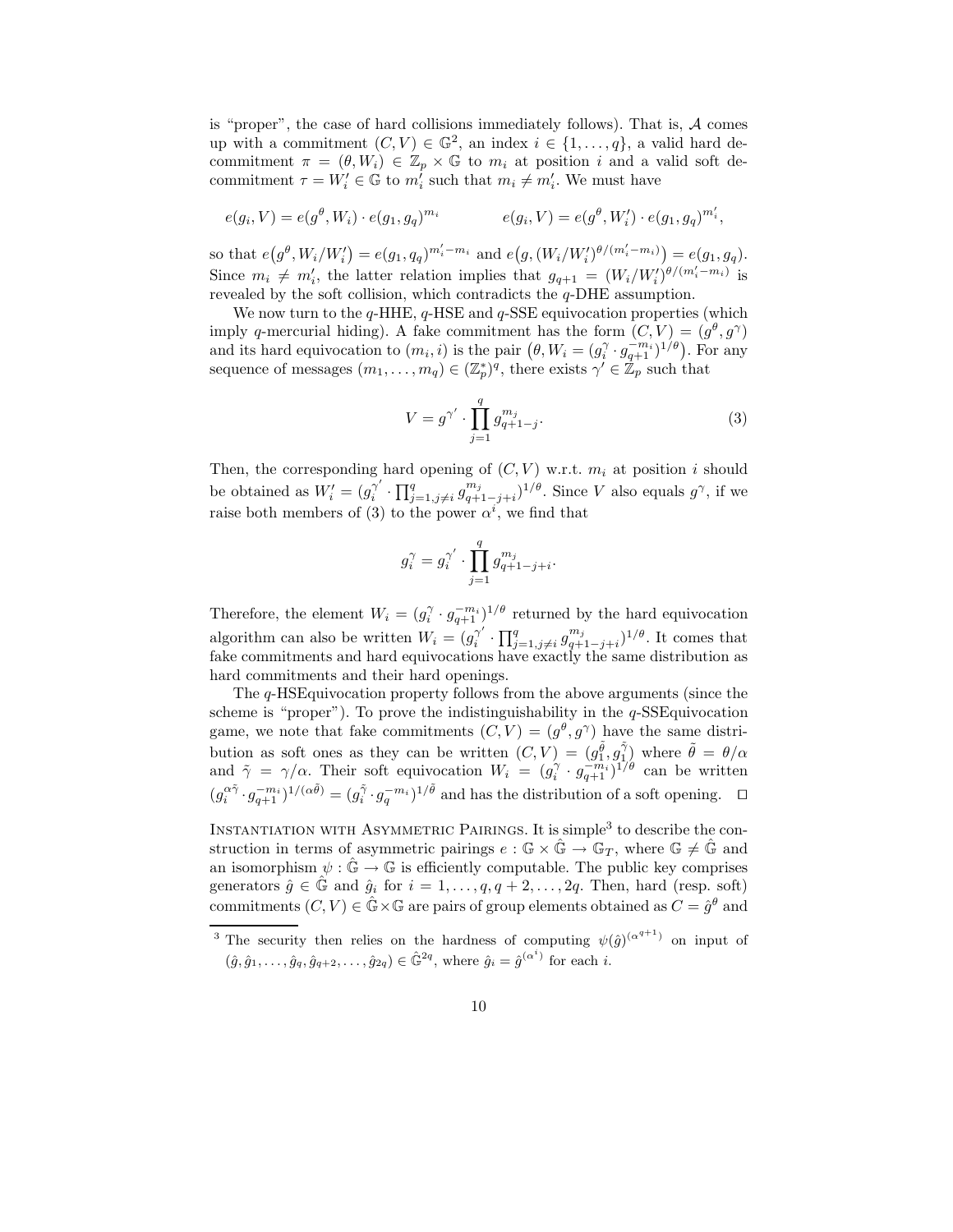$V = \psi(\hat{g})^{\gamma} \cdot \prod_{j=1}^{q} \psi(\hat{g}_{q+1-j})^{m_j}$  (resp.  $C = \hat{g}_1^{\theta}$  and  $V = \psi(\hat{g}_1)^{\gamma}$ ). Hard openings are pairs  $(\theta, W_i) \in \mathbb{Z}_p^* \times \mathbb{G}$ , where  $W_i = \psi(\hat{g}_i)^{\gamma/\theta} \cdot \prod_{j=1, j \neq i}^q \psi(\hat{g}_{q+1-j+i})^{m_j/\theta}$  and they are verified by checking that  $C = \hat{g}^{\theta}$  and  $e(V, \hat{g}_i) = e(W_i, C) \cdot e(\psi(\hat{g}_1), \hat{g}_q)^{m_i}$ . Using the trapdoor  $\hat{g}_{q+1}$ , fake commitments  $(C, V) = (\hat{g}^{\theta}, \psi(\hat{g})^{\gamma})$  can be equivocated by outputting  $\theta$  and  $W_i = \psi(\hat{g}_i)^{\gamma/\theta} \cdot \psi(\hat{g}_{q+1})^{-m_i/\theta}$ .

### 4 Implications on the Efficiency of ZK-EDBs

The construction [9] of ZK-EDB from qTMC schemes goes as follows. Each key x is assigned to a leaf of a  $q$ -ary tree of height h (and can be seen as the label of the leaf, expressed in q-ary encoding), so that  $q^h$  is the theoretical bound on the size of the EDB.

The committing phase is made efficient by pruning subtrees where all leaves correspond to keys that are not in the database. Only the roots (called "frontier nodes" and at least one sibling of which is an ancestor of a leaf in the EDB) of these subtrees are kept in the tree and contain soft q-commitments. For each key x such that  $D(x) \neq \perp$ , the corresponding leaf contains a standard hard mercurial commitment to a hash value of  $D(x)$ . As for remaining nodes, each internal one contains a hard q-commitment to messages obtained by hashing its children. The q-commitment at the root then serves as a commitment to the entire EDB.

To convince a verifier that  $D(x) = v \neq \perp$  for some key x, the prover generates a proof of membership consisting of hard openings for commitments in nodes on the path connecting leaf  $x$  to the root. At each level of the tree, the q-commitment is hard-opened with respect to the position determined by the  $q$ -ary encoding of x at that level.

To provide evidence that some key  $x$  does not belong to the database (in other words,  $D(x) = \perp$ , the prover first generates the missing portion of the subtree where  $x$  lies. Then, it reveals soft openings for all (hard or soft) commitments contained in nodes appearing in the path from  $x$  to the root.

As in the original zero-knowledge EDB construction [21], only storing commitments in subtrees containing leaves x for which  $D(x) \neq \perp$  (and soft commitments at nodes that have no descendants) is what allows committing with complexity  $O(h \cdot |D|)$  instead of  $O(q^h)$ .

The advantage of using qTMC schemes and  $q$ -ary (with  $q > 2$ ) trees lies in that proofs can be made much shorter if, at each level, commitments can be opened w.r.t. the required position  $i \in \{1, \ldots, q\}$  without having to reveal q values. The qTMC scheme of [9] features soft openings consisting of a single group element and, for an appropriate branching factor  $q$ , allows reducing proofs of non-membership by 73% in comparison with [21]. On the other hand, hard openings still have length  $O(q)$  and proofs of membership thus remain significantly longer than proofs of non-membership. If  $h$  denotes the height of the tree, the former consist of  $h(q + 4) + 5$  elements of G (in an implementation with asymmetric pairings) while the latter only demand  $4h + 4$  such elements.

If we plug our qTMC scheme into the above construction, proofs of membership become essentially as short as proofs of non-membership. At each in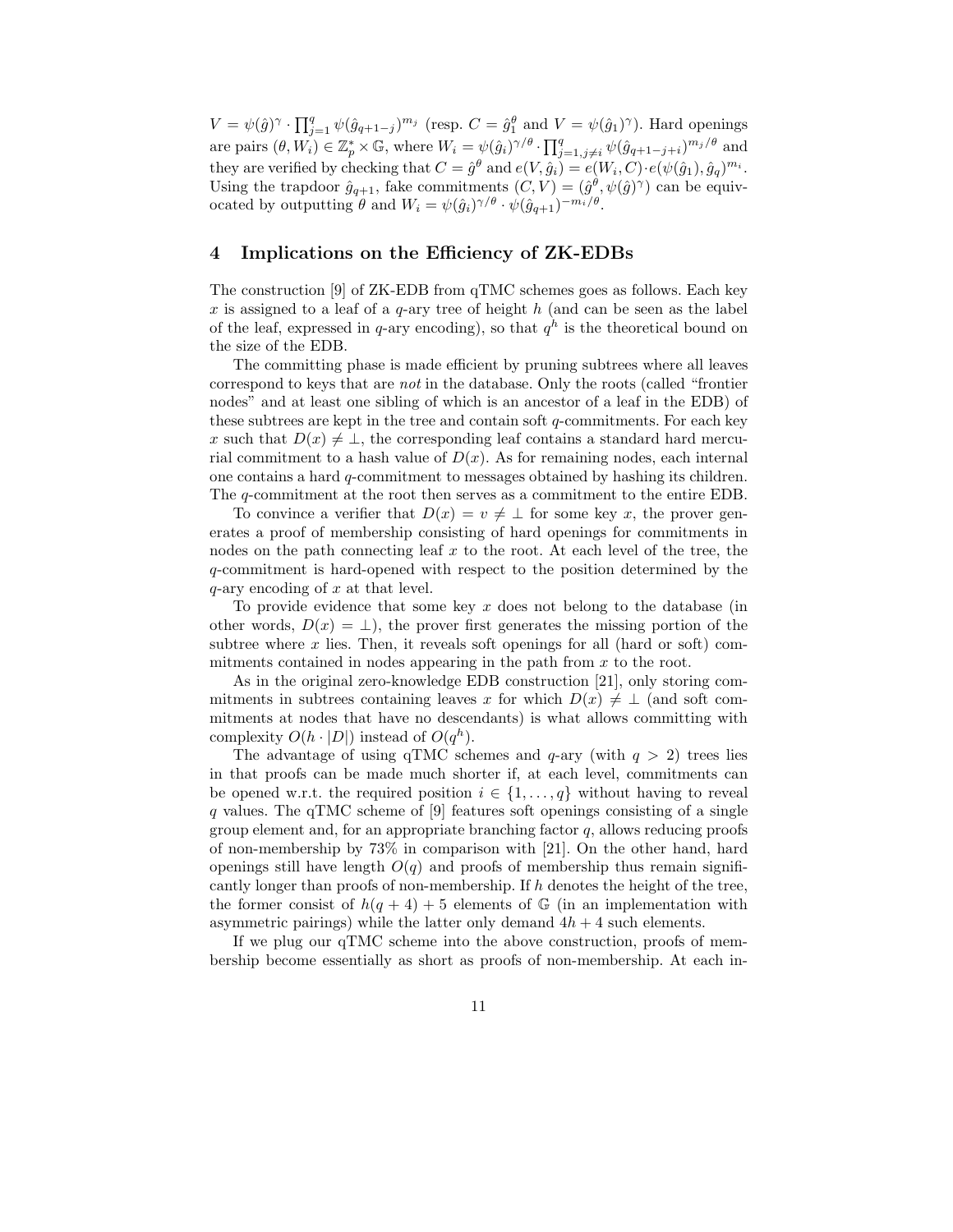ternal node, each hard opening only requires to reveal  $(C, V) \in \mathbb{G} \times \mathbb{G}$  and  $(\theta, W_i) \in \mathbb{Z}_p \times \mathbb{G}$ . At the same time, proofs of non-membership remain as short as in [9] since, at each internal node, the prover only discloses  $(C, V)$  and  $W_i$ .

To concretely assess proof sizes, we assume (as in [9]) that elements of  $\mathbb{G}$ 

|     | n  | Membership | Non-Membership | Membership in [9] |
|-----|----|------------|----------------|-------------------|
|     | 43 | 220        | 176            | 521               |
| 16  | 32 | 165        | 132            | 643               |
| 32  | 26 | 135        | 108            | 941               |
| 64  | 22 | 115        | 92             | 1501              |
| 128 | 19 | 100        |                | 2513              |

Fig. 1. Required number of group elements per proof

count as two elements of  $\mathbb{G}$  (since their representation is usually twice as large using suitable parameters and optimizations such as those of [2]), each one of which costs  $|p|$  bits to represent. Then, we find that proofs of membership and non-membership eventually amount to  $5h + 5$  and  $4h + 4$  elements of  $\mathbb{G}$ , respectively. These short hard openings allow us to increase the branching factor of the tree as long as the length of the common reference string is deemed acceptable.

The table of figure 1 summarizes the proof lengths (expressed in numbers of G elements and in comparison with [9]) for various branching factors and assuming that  $q^h \approx 2^{128}$  theoretically bounds the EDB's size. In the MRK construction, membership (resp. non-membership) can be proved using 773 (resp. 644) group elements. The best tradeoff achieved in [9] was for  $q = 8$ , where proofs of nonmembership could be reduced to 176 elements but proofs of membership still took 521 elements. With  $q = 8$ , we have equally short proofs of non-membership and only need 220 elements to prove membership, which improves CFM [9] by about 57% and MRK [21] by 71%.

Moreover, we can shorten both kinds of proof by increasing q: with  $q = 128$ for instance, no more than 100 group elements (or 13% of the original length achieved in [21]) are needed to prove membership whereas 2513 elements are necessary in [9]. Instantiating our scheme with curves of [2] yields proofs of less than 2 kB when  $q = 128$ . For such relatively small values of q, Cheon's attack [12] does not require to increase the security parameter  $\lambda$  and it is reasonable to use groups  $(\mathbb{G}, \tilde{\mathbb{G}})$  where elements of  $\mathbb{G}$  have a 161-bit representation.

## 5 Achieving Strong Independence

In [15], Gennaro and Micali formalized the notion of independent zero-knowledge EDBs which requires that adversaries be unable to correlate their database to those created by honest provers.

The strongest flavor of independence considers two-stage adversaries  $\mathcal{A} =$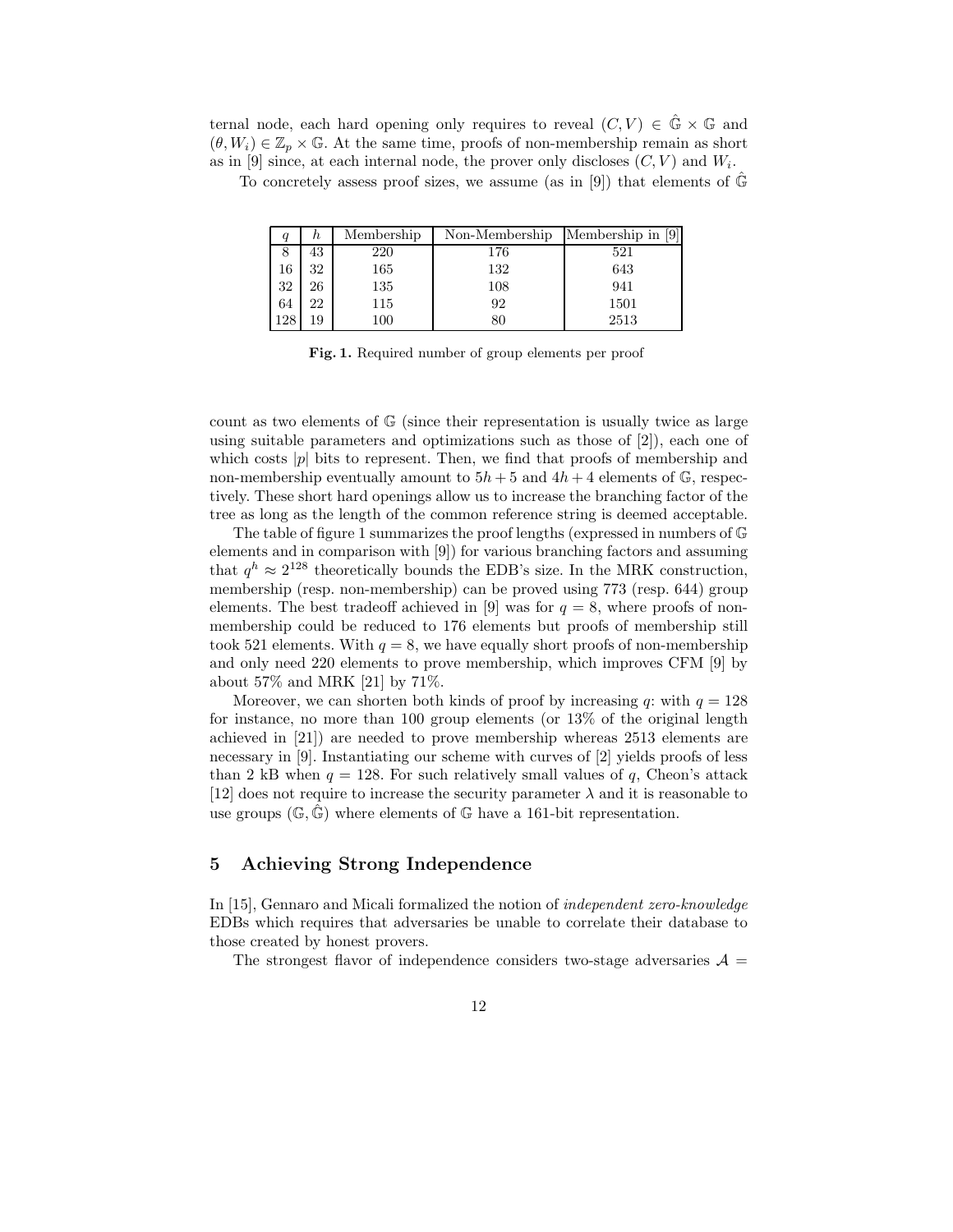$(\mathcal{A}_1, \mathcal{A}_2)$ . First,  $\mathcal{A}_1$  observes  $\ell$  honest provers' commitments  $(Com_1, \ldots, Com_\ell)$ and queries proofs for keys of her choice in underlying databases  $D_1, \ldots, D_\ell$  before outputting her own commitment Com. Then, two copies of  $A_2$  are executed: in the first one,  $A_2$  is given oracle access to provers that "open" Com<sub>i</sub> w.r.t  $D_i$ whereas, in the second run,  $A_2$  has access to provers for different<sup>4</sup> databases  $D'_i$  that agree with  $D_i$  for the set  $Q_i$  of queries made by  $\mathcal{A}_1$ . Eventually, both executions of  $A_2$  end with  $A_2$  outputting a key x, which is identical in both runs, and a proof  $\pi_x$ . The resulting database value  $D(x)$  is required to be the same in the two copies, meaning that it was fixed at the end of the committing stage.

In the strongest definition of [15],  $A_1$  is allowed to copy one of the honest provers' commitment (say  $Com_i$ ) as long as the key x returned by  $\mathcal{A}_2$  is never queried to  $\mathsf{Sim}_2(St_i, Com_i)$  by  $\mathcal{A}_1$  or  $\mathcal{A}_2$ : in other words,  $\mathcal{A}_2$ 's answer must be fixed on all values x that were not queried to the  $i<sup>th</sup>$  prover.

Definition 2. [15] A ZK-EDB protocol is strongly independent if, for any polynomial  $\ell$ , any PPT adversary  $\mathcal{A} = (\mathcal{A}_1, \mathcal{A}_2)$  and any databases  $D_1, \ldots, D_\ell$ ,  $D'_1, \ldots, D'_\ell$ , the following probability is negligible.

$$
\Pr\Big[(\sigma, St_0) \leftarrow \textsf{Sim}_0(\lambda); \ (Com_i, St_i) \leftarrow \textsf{Sim}_1(St_0) \ \forall i = 1, \dots, \ell; \\
(Com, \omega) \leftarrow \mathcal{A}_1^{\textsf{Sim}_2^{D_i(\cdot)}(St_i, Com_i)}(\sigma, Com_1, \dots, Com_\ell); \\
(x, \pi_x) \leftarrow \mathcal{A}_2^{\textsf{Sim}_2^{D_i(\cdot)}(St_i, Com_i)}(\sigma, \omega); \ (x, \pi'_x) \leftarrow \mathcal{A}_2^{\textsf{Sim}_2^{D'_i \dashv_{Q_i} D_i(\cdot)}(St_i, Com_i)}(\sigma, \omega); \\
(bad \neq \textsf{V}(\sigma, Com, x, \pi_x) \neq \textsf{V}(\sigma, Com, x, \pi'_x) \neq bad) \ \land \ \big( (\forall i: Com \neq Com_i) \\
\lor \ (\exists i: (Com = Com_i) \land (x \notin Q_i \cup Q'_i)) \big) \Big],
$$

where  $Q_i$  (resp.  $Q'_i$ ) stands for the list of queries made by  $A_1$  (resp.  $A_2$ ) to  $\mathsf{Sim}_2^{D_i(\cdot)}(\mathit{St}_i, \mathit{Com}_i)$  (resp.  $\mathsf{Sim}_2^{D_i(\cdot)}(\mathit{St}_i, \mathit{Com}_i)$  and  $\mathsf{Sim}_2^{D_i' \dashv_{Q_i} D_i(\cdot)}(\mathit{St}_i, \mathit{Com}_i)$ ) and  $D'_i \dashv_{Q_i} D_i$  denotes a database that agrees with  $D'_i$  on all keys but those in  $Q_i$  where it agrees with  $D_i$ .

An efficient construction of independent ZK-EDB was proved in [15] to satisfy the above definition under the strong RSA assumption. It was obtained by extending Gennaro's multi-trapdoor commitment scheme [14] and making it mercurial.

We show how to turn our qTMC scheme into a multi-trapdoor  $q$ -mercurial commitment scheme that yields strongly independent EDBs with short proofs.

Multi-Trapdoor q-Mercurial Commitments. A multi-trapdoor qTMC can be seen as extending qTMC schemes in the same way as multi-trapdoor commitments generalize ordinary trapdoor commitments. It can be defined as a family of trapdoor q-mercurial commitments, each member of which is identified by a string tag and has its own trapdoor  $tk_{tag}$ . The latter is generated from tag using a master trapdoor  $TK$  that matches the master public key  $PK$ .

<sup>&</sup>lt;sup>4</sup> For this reason, commitments  $(Com_1, \ldots, Com_\ell)$  are produced using the ZK-EDB simulator, whose definition is recalled in appendix A, as the two executions of  $A_2$ proceed as if underlying databases were different.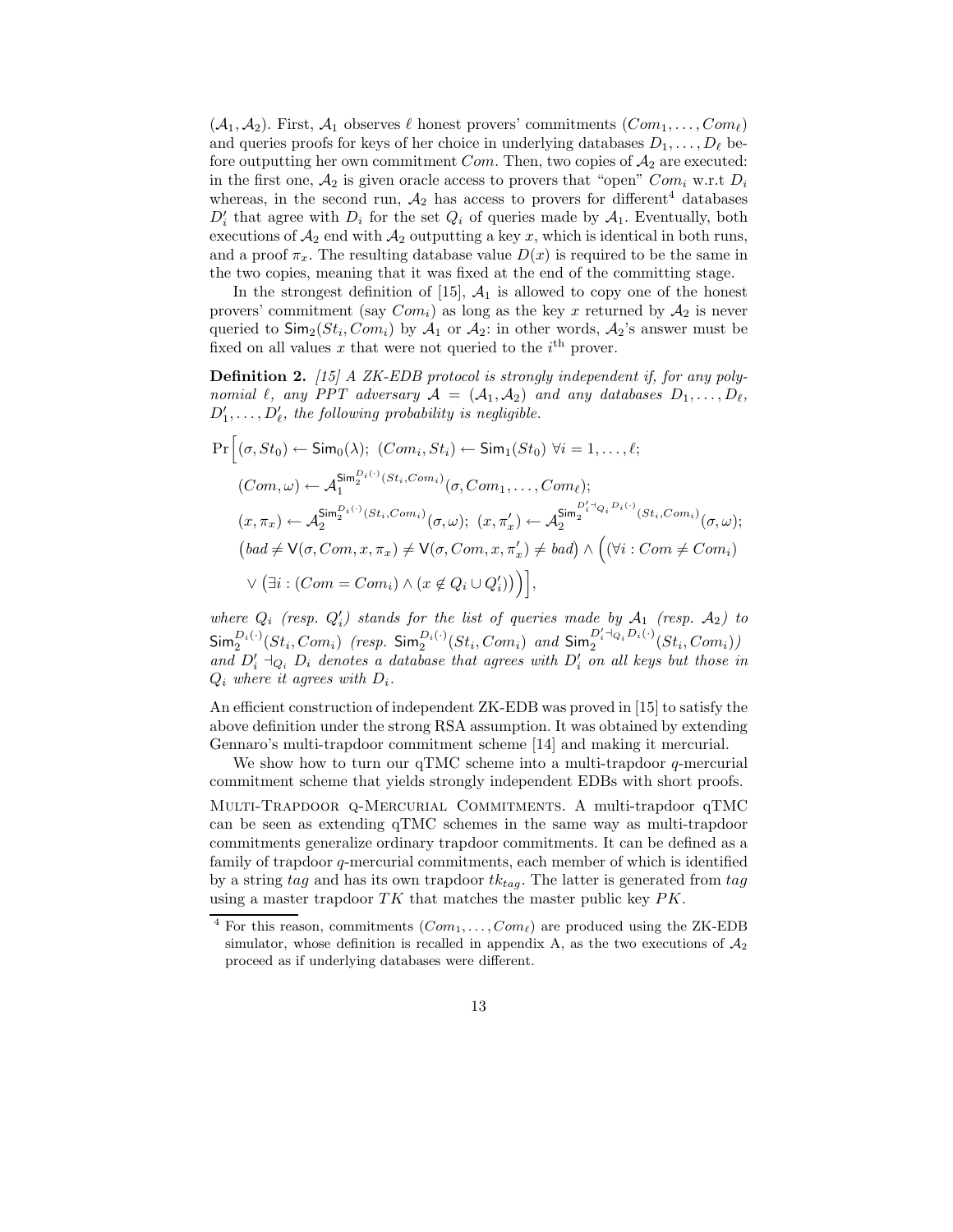- $qKeygen(\lambda, q)$ : has the same specification as in section 2.2 but, in addition to the master key pair  $(PK, TK)$ , it outputs the description of a tag space  $T$ .
- qHCom<sub>PK</sub> $(m_1, \ldots, m_q, tag)$ : given an ordered tuple  $(m_1, \ldots, m_q)$  and  $tag \in \mathcal{T}$ , this algorithm outputs a hard commitment C under  $(PK, tag)$  and some auxiliary state information aux.
- qHOpen $_{PK}(m, i, tag, \text{aux})$ : given a pair  $(C, \text{aux}) = \text{qHCom}_{PK}(m_1, \ldots, m_q, tag),$ this algorithm outputs a hard de-commitment  $\pi$  of C w.r.t. position i if  $m = m_i$ . If  $m \neq m_i$ , it returns  $\perp$ .
- qHVer $_{PK}(m, i, C, tag, \pi)$ : outputs 1 if and only if  $\pi$  gives evidence that, under the tag tag, C is bound to a sequence  $(m_1, \ldots, m_q)$  such that  $m_i = m$ .
- $qSCom_{PK}$ (): generates a soft commitment and some auxiliary information aux. Such a commitment is not associated with any specific messages or tag.
- qSOpen $_{PK}(m, i, \text{flag}, tag, \text{aux})$ : generates a soft de-commitment  $\tau$  of C to m at position i and w.r.t. tag. The variable flag  $\in \{\mathbb{H}, \mathbb{S}\}\$  indicates whether  $\tau$ pertains to a hard commitment  $(C, \text{aux}) = \text{qHCom}_{PK}(m_1, \ldots, m_q, tag)$  or a soft commitment  $(C, \text{aux}) = \text{qSCom}_{PK}()$ . If flag =  $\mathbb H$  and  $m \neq m_i$ , the algorithm returns ⊥.
- qSVer $_{PK}(m, i, C, \tau, tag)$  returns 1 if, under  $tag \in \mathcal{T}$ ,  $\tau$  is deemed as a valid soft de-commitment of  $C$  to  $m$  at position  $i$  and  $0$  otherwise.
- qTrapGen<sub>PK,TK</sub>(tag): given a string tag  $\in \mathcal{T}$ , this algorithm generates a tagspecific trapdoor  $tk_{tag}$  using the master trapdoor TK.
- $\mathsf{qFake}_{PK,tk_{tag}}()$ : outputs a q-fake commitment C and some auxiliary state information aux.
- $\mathsf{qHEquiv}_{PK,tk_{tag}}(m_1,\ldots,m_q,i,tag,\mathsf{aux})$ : given  $(C,\mathsf{aux})=\mathsf{qFake}_{PK,tk_{tag}}(),$  this algorithm generates a hard de-commitment  $\pi$  for C and  $tag \in \mathcal{T}$  at the i<sup>th</sup> position of the sequence  $(m_1, \ldots, m_q)$ . The sequence of messages has to be determined once-and-for-all before the execution of qHEquiv.
- qSEquiv $p_{K,tk_{tag}}(m, i, tag, \textsf{aux})$ : using the trapdoor  $tk_{tag}$  and the state information aux returned by  $(C, {\sf aux}) = {\sf q}$ Fake $_{PK,tk_{tag}}( ),$  this algorithm creates a soft de-commitment  $\tau$  to m at position i and w.r.t.  $tag \in \mathcal{T}$ .

Again, we call such a scheme concise if it satisfies the same conditions as those mentioned at the end of section 2.2.

The security properties are expressed by naturally requiring the  $q$ -mercurial hiding and equivocation properties to hold for each  $tag \in \mathcal{T}$ . In equivocation games, the adversary should be unable to distinguish the two games even knowing the master trapdoor  $TK$ . As for the q-mercurial binding property, it states that no PPT adversary A should have non-negligible advantage in this game:

q-Mercurial binding game: A chooses strings  $tag_1, \ldots, tag_\ell \in \mathcal{T}$ . Then, the challenger generates a master key pair  $(TK, PK) \leftarrow \mathsf{qKeygen}(\lambda, q)$  and gives PK to A who starts invoking a trapdoor oracle  $\mathcal{T}\mathcal{G}$ : the latter receives  $tag \in \{tag_1,...,tag_\ell\}$  and returns  $tk_{tag} \leftarrow \mathsf{qTrapGen}_{PK,TK}(tag)$ . Eventually, A chooses a family  $tag^* \in \mathcal{T} \setminus \{tag_1, \ldots, tag_\ell\}$  for which she aims to generate a collision: she wins if she outputs C, an index  $i \in \{1, \ldots, q\}$  and pairs  $(m, \pi)$ ,  $(m', \pi')$  (resp.  $(m, \pi)$  and  $(m', \tau))$  such that  $\mathsf{qHVer}_{PK}(m, i, C, tag^{\star}, \pi) = 1$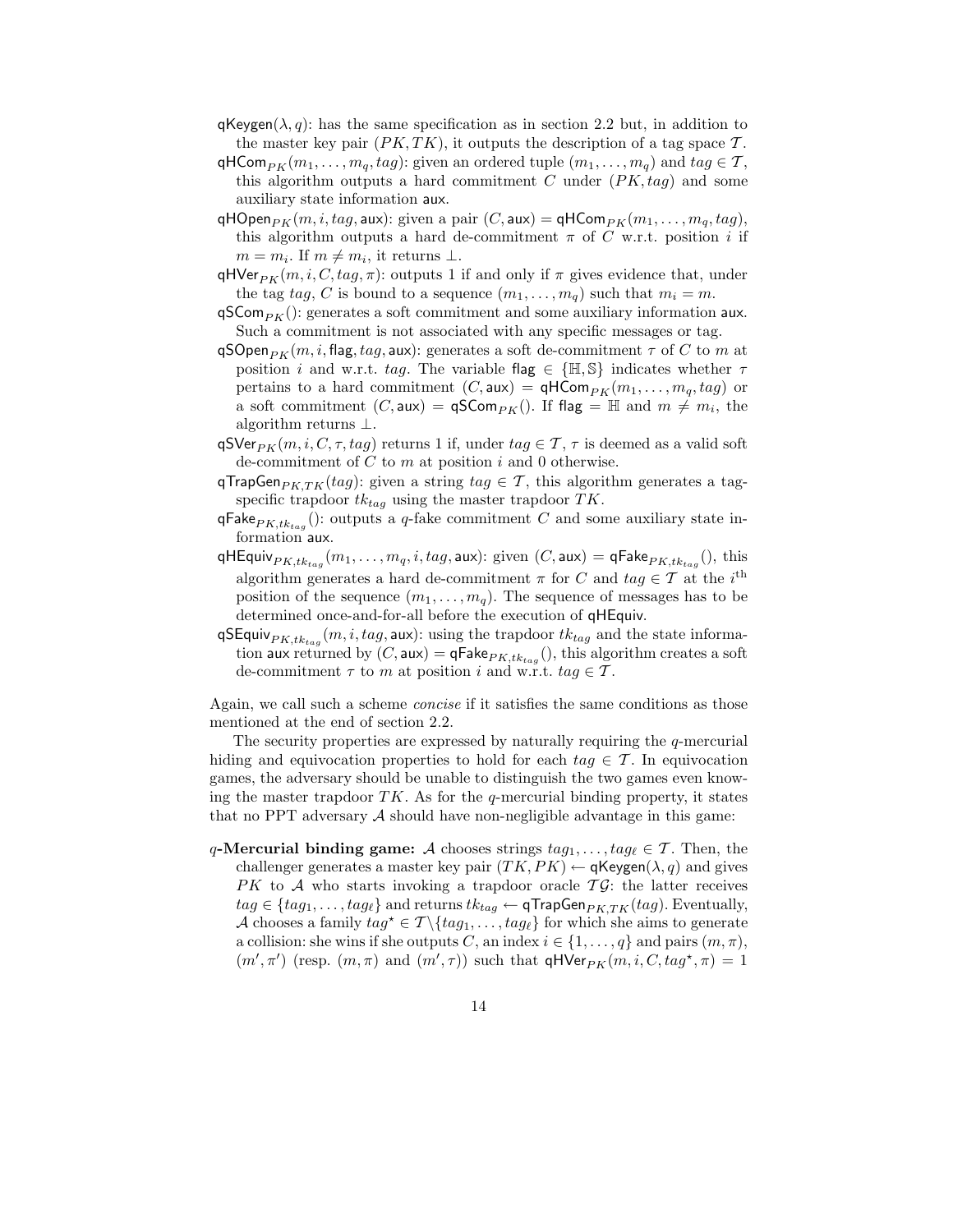and  $\mathsf{qHVer}_{PK}(m',i,C,tag^\star,\pi') = 1$  (resp.  $\mathsf{qHVer}_{PK}(m,i,C,tag^\star,\pi) = 1$  and qSVer $_{PK}(m', i, C, tag^*, \tau) = 1)$  but  $m \neq m'.$ 

As in [14], the latter definition captures security in a non-adaptive sense in that the adversary chooses  $tag_1, \ldots, tag_\ell$  before seeing the public key PK. As noted in [13, 19] in the case of ordinary multi-trapdoor commitments, some applications might require to consider a notion of adaptive security where, much in the fashion of identity-based trapdoor commitments [1, 7], the adversary can query  $\mathcal{T}\mathcal{G}$  in an adaptive fashion. In the present context, non-adaptive security suffices.

A Construction of Multi-Trapdoor qTMC. The construction combines the qTMC scheme of section 3 with a programmable hash function  $H_{\mathbb{G}} : \mathcal{T} \to \mathbb{G}$ and techniques that were introduced in [3]. Programmable hash functions, as formalized by Hofheinz and Kiltz [17], are designed in such a way that a trapdoor information makes it possible to relate the output  $H_{\mathbb{G}}(M)$ , which lies in a group  $\mathbb{G}$ , to computable values  $a_M, b_M \in \mathbb{Z}_p$  satisfying  $H_{\mathbb{G}}(M) = g^{a_M} \cdot h^{b_M}$ . Informally (see [17] for a formal definition), a  $(m, n)$ -programmable hash function is such that, for any  $M_1, \ldots, M_m, M'_1, \ldots, M'_n$  such that  $M_i \neq M'_j$ , there is a nonnegligible probability that  $b_{M_i} = 0$  and  $b_{M'_j} \neq 0$  for  $i = 1, \ldots, m$  and  $j = 1, \ldots, n$ . The number theoretic hash function used in [11, 25] is an example of such a  $(1, \ell)$ programmable hash function, for some polynomial  $\ell$ .

- **qKeygen**( $\lambda$ , q): is as in section 3 but the algorithm also chooses a tag space  $\mathcal{T} = \{0,1\}^L$  and a  $(1,\ell)$ -programmable hash function  $H_{\mathbb{G}} : \mathcal{T} \to \mathbb{G}$  for some polynomials  $\ell, L$ . The public key is  $PK = \{T, g, g_1, \ldots, g_q, g_{q+2}, \ldots, g_{2q}, H_{\mathbb{G}}\}$ and the master trapdoor is  $TK = g_{q+1} = g^{(\alpha^{q+1})}$ .
- qHCom $P_K(m_1, \ldots, m_q, tag)$ : to hard-commit to a sequence  $(m_1, \ldots, m_q) \in (\mathbb{Z}_p^*)^q$ , this algorithm chooses  $\gamma, \theta \stackrel{R}{\leftarrow} \mathbb{Z}_p$  and computes  $(C, V) = (g^{\theta}, g^{\gamma} \cdot \prod_{j=1}^q g_{q+1-j}^{m_j})$ . The output is  $(C, V)$  and the auxiliary information is  $aux = (m_1, \ldots, m_q, \gamma, \theta)$ .
- **qHOpen** $_{PK}(m_i,i,tag,$  aux): parses aux as  $(m_1,\ldots,m_q,\gamma,\theta),$  chooses  $r \triangleq \mathbb{Z}_p^*$ and computes

$$
(W_i, Z_i) = \left( \left( g_i^{\gamma} \cdot \prod_{j=1, j \neq i}^q g_{q+1-j+i}^{m_j} \cdot H_{\mathbb{G}}(tag)^r \right)^{1/\theta}, g^{-r} \right), \tag{4}
$$

The hard opening of  $(C, V)$  with respect to  $taq \in \mathcal{T}$  consists of the triple  $\pi = (\theta, W_i, Z_i) \in \mathbb{Z}_p \times \mathbb{G}^2.$ 

**qHVer**<sub>PK</sub> $(m_i, i, (C, V), tag, \pi)$ : parses  $\pi$  as  $(\theta, W_i, Z_i) \in \mathbb{Z}_p \times \mathbb{G}^2$  and returns 1 if  $C, V \in \mathbb{G}$  and relations (5) are both satisfied. Otherwise, it returns 0.

$$
e(g_i, V) = e(C, W_i) \cdot e(g_1, g_q)^{m_i} \cdot e(H_{\mathbb{G}}(tag), Z_i) \qquad C = g^{\theta}.
$$
 (5)

**qSCom** $_{PK}$ (): chooses  $\theta, \gamma \stackrel{R}{\leftarrow} \mathbb{Z}_p$  and computes  $C = g_1^{\theta}, V = g_1^{\gamma}$ . The output is  $(C, V)$  and the auxiliary information is aux =  $(\theta, \gamma)$ .

**qSOpen**<sub>PK</sub> $(m, i, \text{flag}, tag, \text{aux})$ : if flag = H, aux is parsed as  $(m_1, \ldots, m_q, \gamma, \theta)$ . The algorithm returns  $\perp$  if  $m \neq m_i$ . Otherwise, the soft opening  $\tau = (W_i, Z_i)$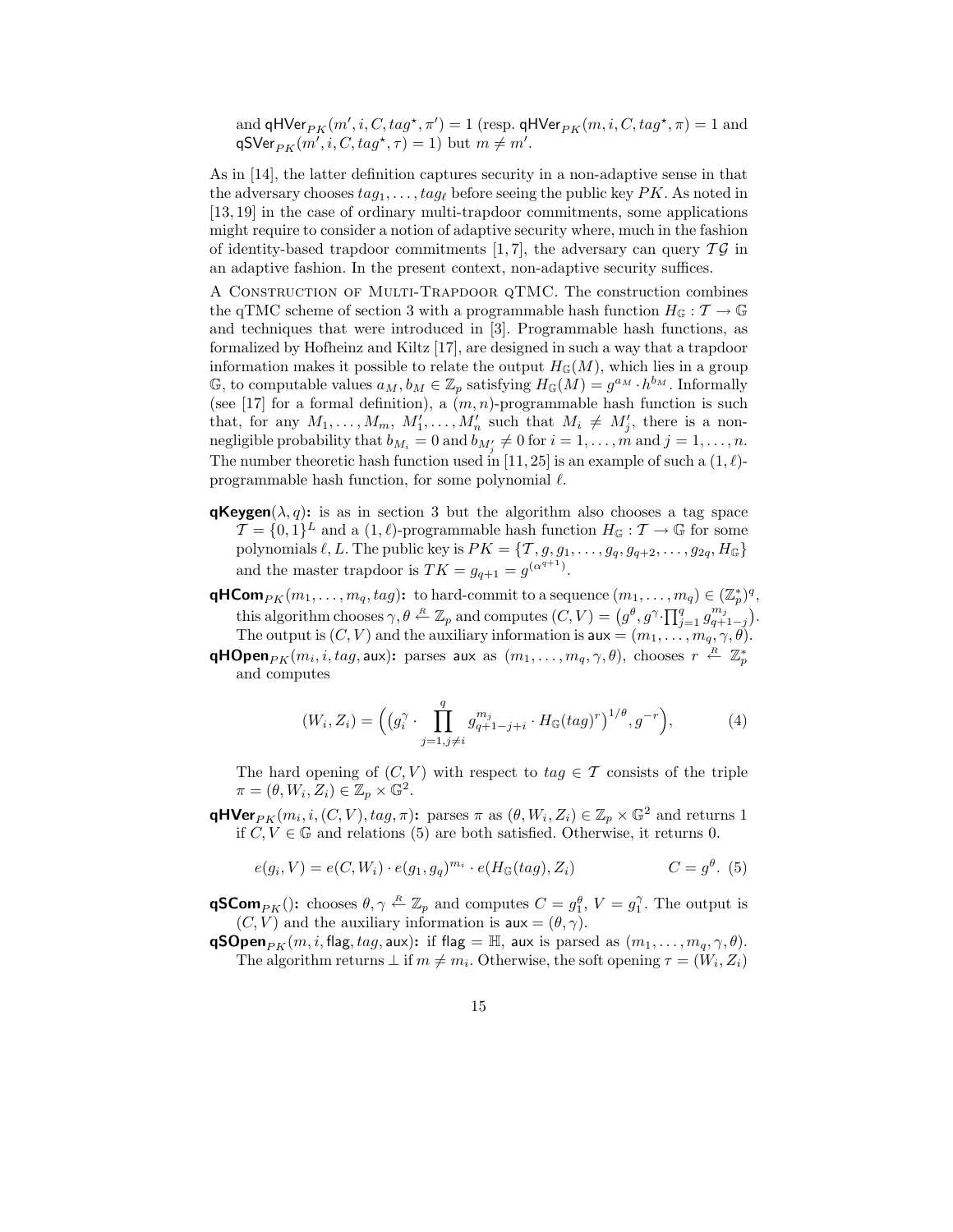is generated as per (4). If flag = S, the algorithm parses aux as  $(\theta, \gamma)$  and soft-decommits to  $m$  using

$$
(W_i, Z_i) = \left( \left( g_i^{\gamma} \cdot g_q^{-m} \cdot H_{\mathbb{G}}(tag)^r \right)^{1/\theta}, g_1^{-r} \right),\tag{6}
$$

where  $r \stackrel{R}{\leftarrow} \mathbb{Z}_p^*$ . In either case, the algorithm returns  $\tau = (W_i, Z_i) \in \mathbb{G}^2$ .

 $\mathsf{qSVer}_{pk}(m, i, (C, V), \tau, tag)$ : parses  $\tau$  as  $(W_i, Z_i) \in \mathbb{G}$  and returns 1 if and only if  $C, V \in \mathbb{G}$  and the first verification equation of (5) is satisfied.

**qTrapGen**<sub>PK,TK</sub>(tag): given  $TK = g_{q+1}$ , a trapdoor for tag  $\in \mathcal{T}$  is computed  $tk_{tag} = (t_{tag,1}, t_{tag,2}) = (g_{q+1} \cdot H_{\mathbb{G}}(tag)^s, g^{-s})$  for a random  $s \stackrel{R}{\leftarrow} \mathbb{Z}_p^*$ .

**qFake**<sub>PK,tk<sub>tag</sub>(): outputs a pair  $(C, V) = (g^{\theta}, g^{\gamma})$ , where  $\theta, \gamma \stackrel{R}{\leftarrow} \mathbb{Z}_p^*$ , and retains</sub> the state information  $aux = (\theta, \gamma)$ .

- **qHEquiv** $_{PK,tk_{tag}}(m_1,\ldots,m_q,i,tag,$  aux): parses aux as  $(\theta,\gamma)\in (\mathbb{Z}_p^*)^2$  and the trapdoor  $tk_{tag}$  as  $(t_{tag,1}, t_{tag,2}) \in \mathbb{G}^2$ . It randomly picks  $r \stackrel{R}{\leftarrow} \mathbb{Z}_p^*$  and computes  $(W_i, Z_i) = \left( \left( g_i^{\gamma} \cdot t_{tag,1}^{-m_i} \cdot H_{\mathbb{G}} (tag)^r \right)^{1/\theta}, t_{tag,2}^{-m_i} \cdot g^{-r} \right)$ . The de-commitment  $\mathrm{d}s~\pi=(\theta,W_i,Z_i)=\Big(\theta,\big(g_i^\gamma\!\cdot\! g_{q+1}^{-m_i}\!\cdot\! H_{\mathbb{G}}(tag)^{r'}\big)^{1/\theta},g^{-r'}\Big),\,\mathrm{where}\,r'=-sm_i\!+\!r.\nonumber$
- **qSEquiv** $_{PK,tk_{tag}}(m,i,tag,$  aux): parse aux as  $(\theta,\gamma)$  and computes  $(W_i,Z_i)$  as in qHEquiv $\overline{P_{K,tk_{tag}}}$  .

**Theorem 2.** The scheme is a concise multi-trapdoor  $qTMC$  if the  $q-DHE$  assumption holds.

*Proof.* Given in the full version of the paper. □

Strongly Independent ZK-EDBs from Multi-Trapdoor qTMC. Following [15], a multi-trapdoor qTMC can be combined with a digital signature and a collision-resistant hash function  $H: \{0,1\}^* \to \mathcal{T}$  to give a strongly independent  $ZK-EDB$ . To commit to a database  $D$ , the prover first generates a key pair  $(SK, VK)$  for an existentially unforgeable (in the sense of [16]) signature scheme  $\Sigma = (\mathcal{G}, \mathcal{S}, \mathcal{V})$  [16]. The commitment string is  $(Com, \mathsf{VK})$ , where all commitments are produced using the qTMC family (with  $q = 1$  at the leaves and  $q > 1$  at internal nodes) indexed by the tag  $H(VK)$ . To generate a proof for some key x, the prover generates a proof  $\pi_x$  (by opening the appropriate commitments using Dec) and outputs  $\pi_x$  and  $sig_x = \mathcal{S}(SK, (Com, x))$ . Verification entails to check  $\pi_x$  and that  $V(\text{sig}_x, \text{VK}, (Com, x)) = 1$ . The security proof of this scheme (detailed in the full version of the paper) is similar to that of theorem 3 in [15].

#### References

- 1. G. Ateniese, B. de Medeiros. Identity-Based Chameleon Hash and Applications. In Financial Cryptography'04, LNCS 3110, pp. 164–180, 2004.
- 2. P. Barreto, M. Naehrig. Pairing-Friendly Elliptic Curves of Prime Order. In SAC'05, LNCS 3897, pp. 319–331, 2005.
- 3. D. Boneh, X. Boyen. Efficient Selective-ID Secure Identity-Based Encryption Without Random Oracles. In Eurocrypt'04, LNCS 3027, pp. 223–238, 2004.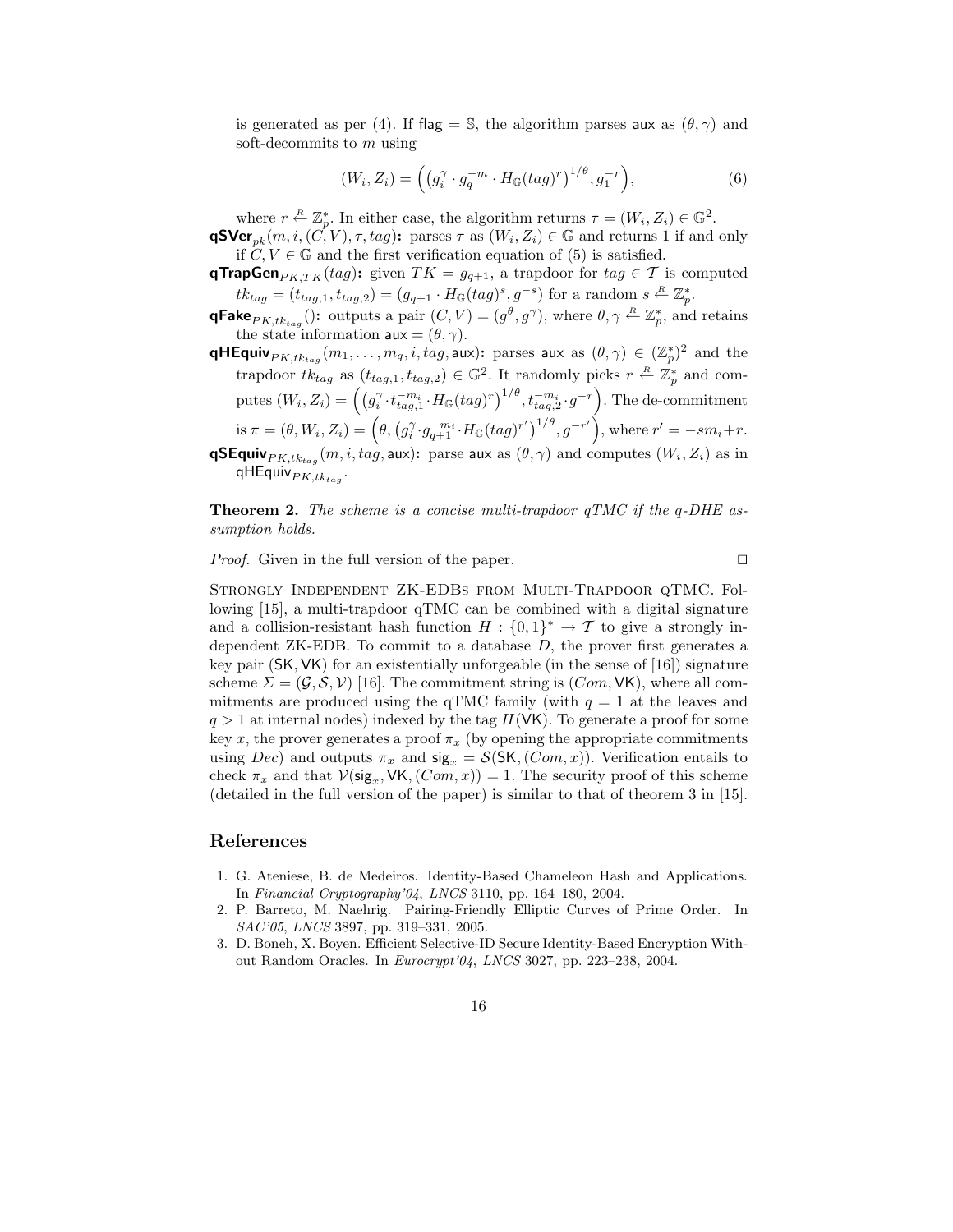- 4. D. Boneh, X. Boyen, E.-J. Goh. Hierarchical Identity-Based encryption with Constant Size Ciphertext. In Eurocrypt'05, LNCS 3494, pp. 440–456, 2005.
- 5. D. Boneh, C. Gentry, B. Waters. Collusion Resistant Broadcast Encryption with Short Ciphertexts and Private Keys. In Crypto'05, LNCS 3621, pp. 258–275, 2005.
- 6. J. Camenisch, M. Kohlweiss, C. Soriente. An Accumulator Based on Bilinear Maps and Efficient Revocation for Anonymous Credentials. In PKC'09, LNCS 5443, pp. 481–500, 2009.
- 7. R. Canetti, Y. Dodis, R. Pass, S. Walfish. Universally Composable Security with Global Setup. In TCC'07, LNCS 4392, pp. 61–85, 2007.
- 8. D. Catalano, Y. Dodis, I. Visconti. Mercurial Commitments: Minimal Assumptions and Efficient Constructions. In TCC'06, LNCS 3876, pp. 120–144, 2006.
- 9. D. Catalano, D. Fiore, M. Messina. Zero-Knowledge Sets with Short Proofs. In Eurocrypt'08, LNCS 4965, pp. 433–450, 2008.
- 10. M. Chase, A. Healy, A. Lysyanskaya, T. Malkin, L. Reyzin. Mercurial Commitments with Applications to Zero-Knowledge Sets. In Eurocrypt'05, LNCS 3494, pp. 422–439, 2005.
- 11. D. Chaum, J.-H. Evertse, J. van de Graaf. An Improved Protocol for Demonstrating Possession of Discrete Logarithms and Some Generalizations. In Eurocrypt'87, LNCS 304, pp. 127–141, 1987.
- 12. J. H. Cheon. Security Analysis of the Strong Diffie-Hellman Problem. In Eurocrypt'06, LNCS 4004, pp. 1–11, 2006.
- 13. M. Di Raimondo, R. Gennaro. New Approaches for Deniable Authentication. In ACM-CCS'05, pp. 112–121, 2005.
- 14. R. Gennaro. Multi-trapdoor Commitments and Their Applications to Proofs of Knowledge Secure Under Concurrent Man-in-the-Middle Attacks. In Crypto'04, LNCS 3152, pp. 220–236, 2004.
- 15. R. Gennaro, S. Micali. Independent Zero-Knowledge Sets. In ICALP'06, LNCS 4052, pp. 34–45, 2006.
- 16. S. Goldwasser, S. Micali, and R. Rivest. A digital signature scheme secure against adaptive chosen message attacks. SIAM J. of Computing, 17(2):281–308, 1988.
- 17. D. Hofheinz, E. Kiltz. Programmable Hash Functions and Their Applications. In Crypto'08, LNCS 5157, pages 21–38. Springer, 2008.
- 18. M. Liskov. Updatable Zero-Knowledge Databases. In Asiacrypt'05, LNCS 3788, pp. 174–198, 2005.
- 19. P. MacKenzie, K. Yang. On Simulation-Sound Trapdoor Commitments. In Eurocrypt'04, LNCS 3027, pp. 382–400, 2004.
- 20. R. Merkle. A Digital Signature Based on a Conventional Encryption Function. In Crypto'88, LNCS 403, pp. 369–378, 1988.
- 21. S. Micali, M.-O. Rabin, J. Kilian. Zero-Knowledge Sets. In FOCS'03, pp. 80–91, 2003.
- 22. R. Ostrovsky, C. Rackoff, A. Smith. Efficient Consistency Proofs for Generalized Queries on a Committed Database. In ICALP'04, LNCS 3142, pp. 1041–1053, 2004.
- 23. T. Pedersen. Non-Interactive and Information-Theoretic Secure Verifiable Secret Sharing. In Crypto'91, LNCS 576, pp. 129–140, 1991.
- 24. M. Prabhakaran, R. Xue. Statistically Hiding Sets. In CT-RSA'09, LNCS 5473, pp. 100–116, 2009.
- 25. B. Waters. Efficient Identity-Based Encryption Without Random Oracles. In Eurocrypt'05, LNCS 3494, pp. 114–127, 2005.